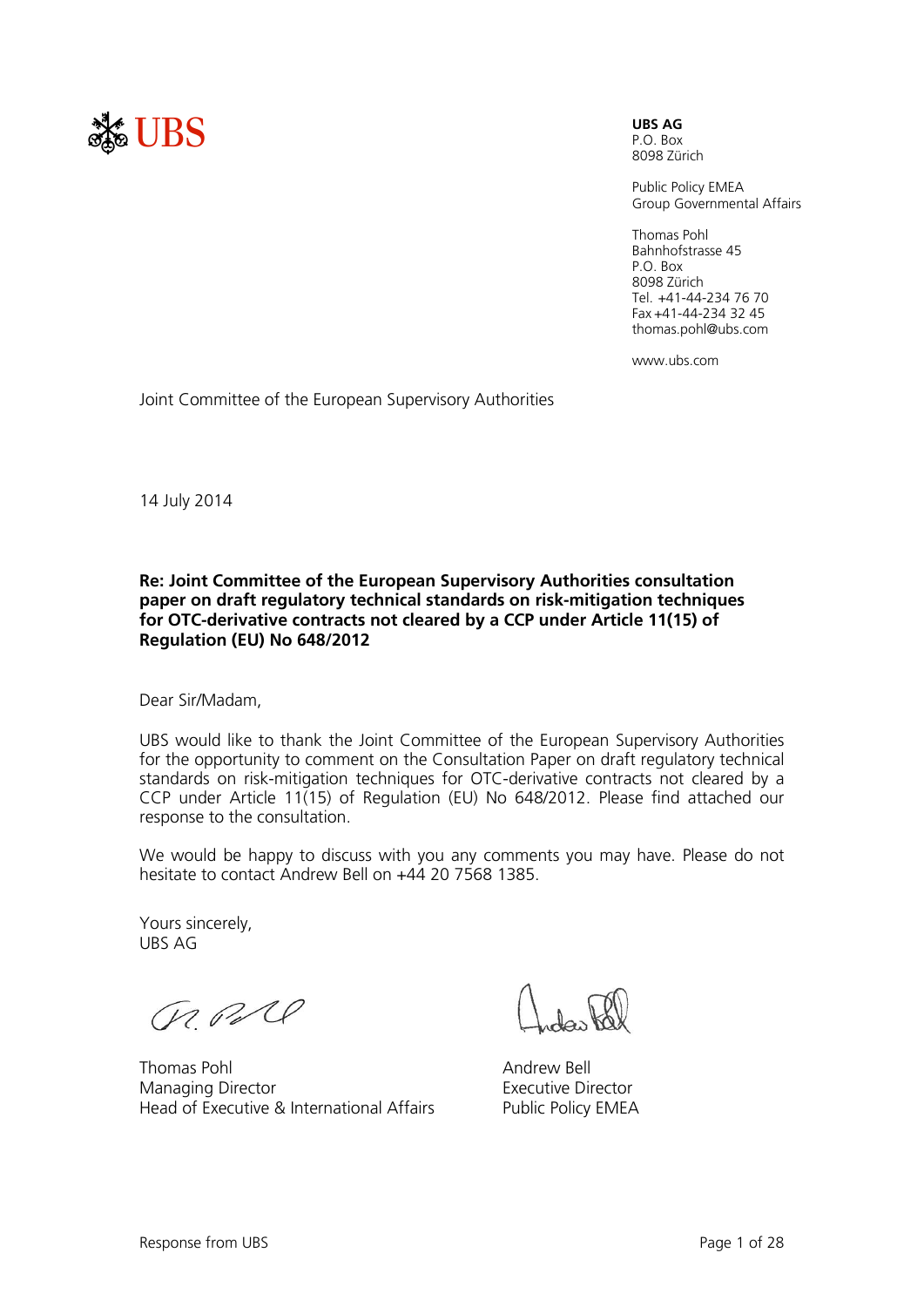**UBS AG response to the Joint Committee of the European Supervisory Authorities consultation paper on draft regulatory technical standards on risk-mitigation techniques for OTC-derivative contracts not cleared by a CCP under Article 11(15) of Regulation (EU) No 648/2012**

## **INTRODUCTION**

UBS would like to thank the Joint Committee of the European Supervisory Authorities ("ESAs") for the opportunity to comment on the consultation paper on draft regulatory technical standards on risk-mitigation techniques for OTCderivative contracts not cleared by a CCP under Article 11(15) of Regulation (EU) No 648/2012 (the "RTS").

Please find below our general comments as well as responses to the specific questions set out in the paper. Please note that we have addressed questions 1 and 2 of the consultation via comments on the relevant RTS articles. We have not addressed question 3. We have responded directly to questions 4 – 6.

The proposal contains, in our view, three key elements which we consider will create significant costs to the industry and which are likely to disincentivise the use of OTC derivatives for risk management purposes: (i) the requirement for two-way posting of the full amount of initial margin (IM) on a gross basis (ii) mandatory full IM segregation without the possibility to re-hypothecate or re-use the collateral posted and (iii) restrictions on collateral eligibility.

The requirement for two-way posting of the full amount of IM on a gross basis is likely to have a number of considerable impacts: (a) a significant legal impact resulting from the need to renegotiate existing legal contracts (b) an operational impact resulting from parties who currently do not have to post or receive margin having to develop the processes and infrastructure to do so (c) an increase in settlement risk resulting from the significant increase in collateral movements that can be expected under the proposals and (d) a highly significant liquidity impact resulting from the need to collateralise considerably higher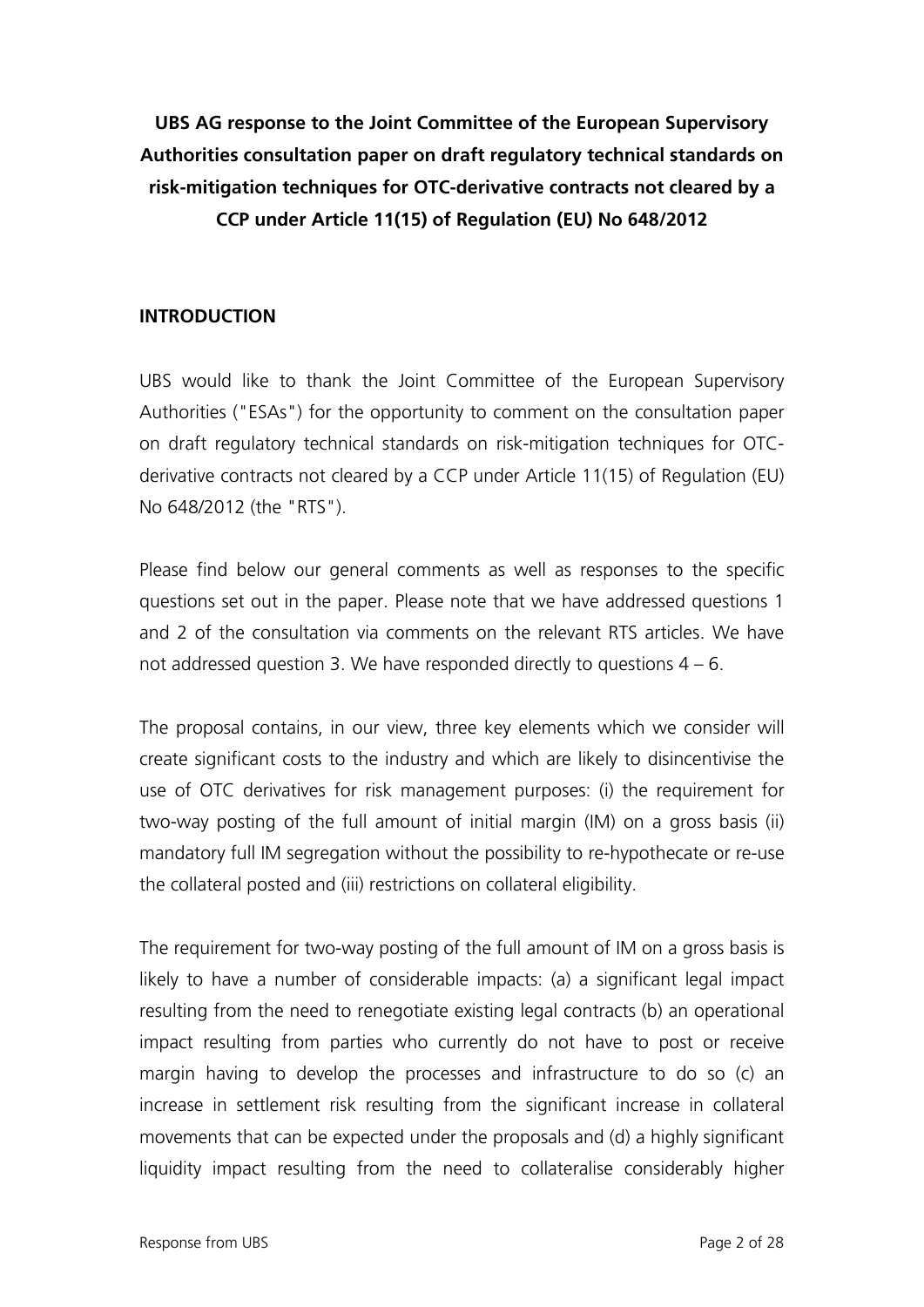margin requirements than are currently required by regulation or existing market practice.

The liquidity impact will be further exacerbated by the proposed mandatory full IM segregation without the possibility to re-hypothecate or re-use the collateral posted as well as by the restrictions on collateral eligibility which will create a situation where significant amounts of high quality collateral is tied up and is not available for other uses. We are concerned that these requirements, coupled with the proposed Basel III/CRD IV/CRR liquidity requirements, will result in very significant liquidity demands being placed on banks which may undermine their ability to lend to the real economy.

We also note that whilst two-way exchange of variation margin (VM) is common market practice today, the conditions under which VM must be exchanged under the RTS will require significant changes to existing market practices and legal documentation. It should therefore not be assumed that implementing the VM requirements will be straightforward.

So whilst we agree that the potential systemic impact of non-cleared OTC derivative counterparty credit risk is likely to be reduced by the RTS, we believe the corresponding increase in liquidity, settlement and operational risk could offset this, with the overall impact on systemic risk being ambiguous.

We recognise however that the RTS is based on the final framework of the Basel Committee on Banking Supervision (BCBS) and the International Organization of Securities Commissions (IOSCO) (the "BCBS/IOSCO Framework") and we are supportive of international consistency in the area of margining of non-centrally cleared OTC derivatives. So whilst we do not support the overarching approach in the RTS, we provide comments below on the detailed proposals of the RTS with the intention of supporting the ESAs in developing a robust regime that achieves the objective of reducing counterparty credit risk whilst minimising the introduction of new risks and the potential for the RTS to change the economics of non-cleared OTC derivatives to the extent risks go unhedged and systemic risk increases.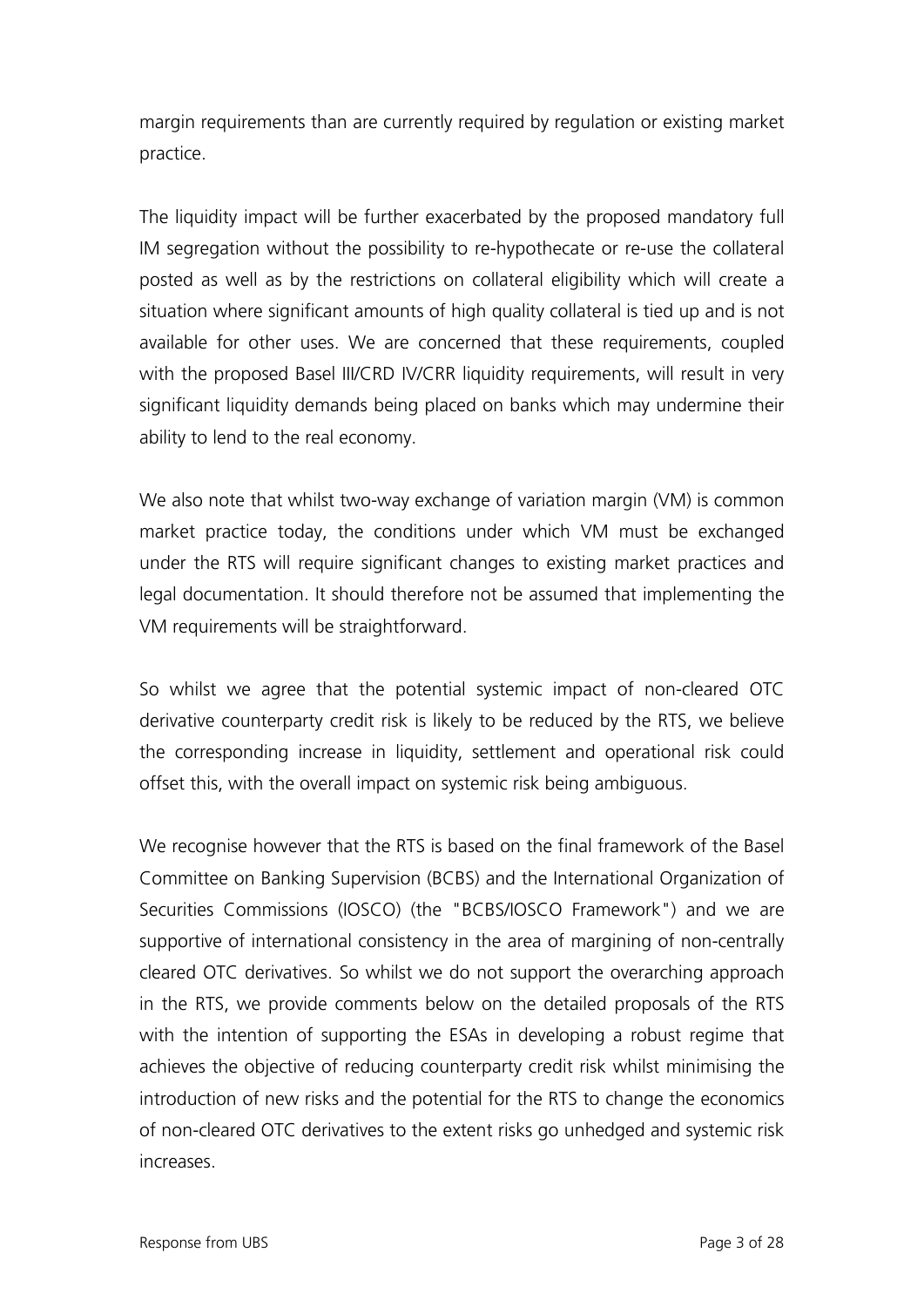Our key comments on the RTS are as follows:

- The scope of exemptions from the margining requirements should be expanded to cover non-EU counterparties that would be NFC- if established in the EU as well as non-EU sovereigns, central banks and multilateral development banks
- The requirements in the RTS should not be applied to margin that is voluntarily collected over and above the minimum levels required by the RTS or to margin collected from counterparties who are out of scope of the RTS
- The standards applied to IM models should not be overly prescriptive and should provide sufficient flexibility to allow counterparties of varying levels of modelling sophistication to develop their own models
- Eligible collateral for margins should follow the scope agreed by the BCBS/IOSCO Framework and additional constraints should not be imposed in the EU
- The 8% "currency mismatch" haircut for VM and IM should be deleted
- Intragroup transactions involving a third country counterparty should be able to benefit from the intragroup margining exemption in cases where the European Commission is yet to make a determination on the equivalence of the relevant third country provided that the relevant third country counterparty is also taking steps to implement the G20 proposals.

## **BACKGROUND AND RATIONALE**

#### **Objectives of the proposal**

On page 6 of the consultation paper, it is stated that *"The overall reduction of systemic risk and the promotion of central clearing are identified as the main benefits of this new international framework"*.

We disagree that an objective of margin requirements for non-cleared OTC derivatives should be to promote central clearing. The counterparties subject to margin requirements for non-centrally cleared OTC derivatives are typically the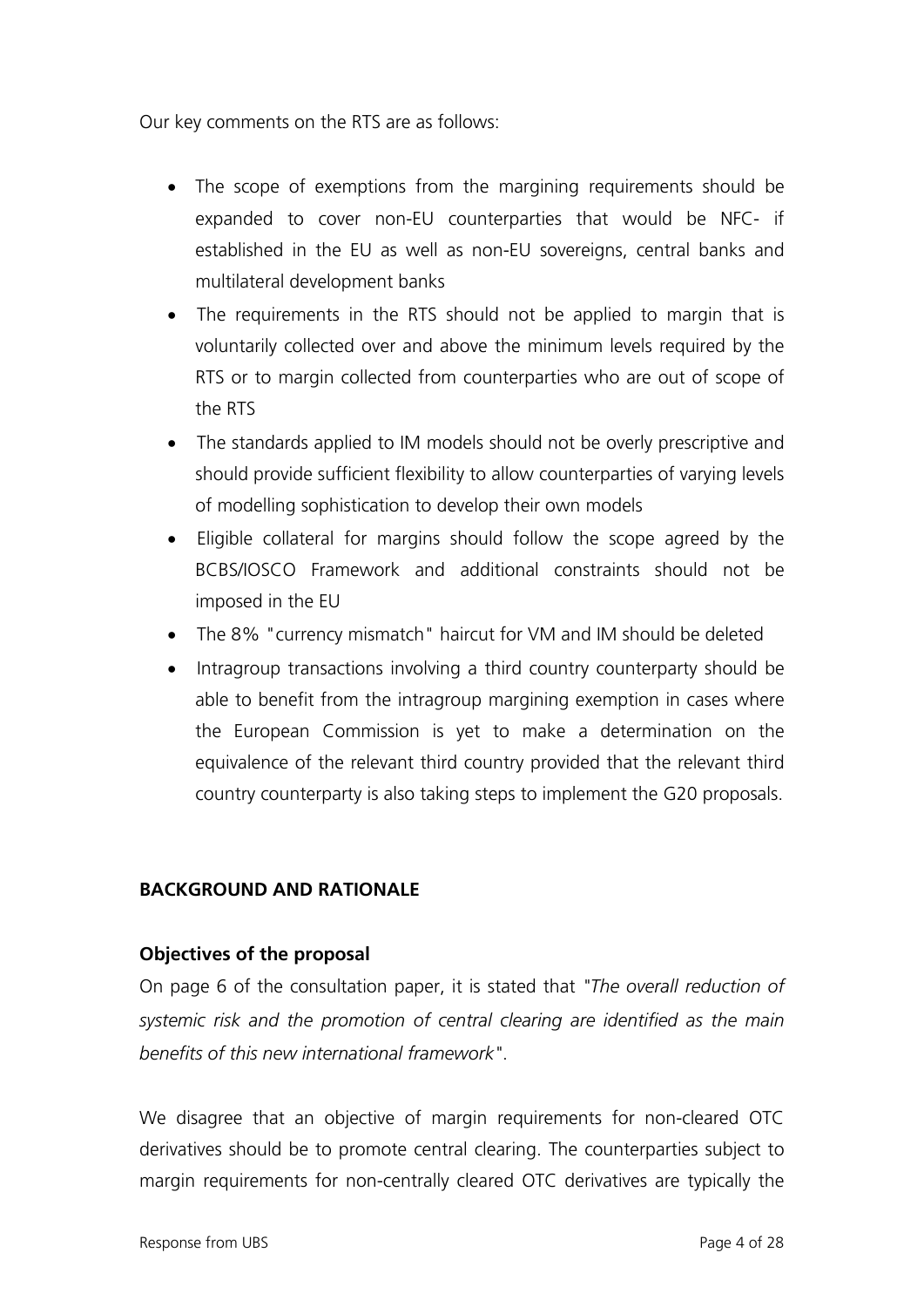same counterparties that are subject to mandatory clearing requirements. Therefore, in relation to classes of derivatives declared subject to a mandatory clearing obligation, there will be a regulatory requirement to clear and this will not be optional.

In addition, for classes of derivatives not subject to mandatory clearing, capital requirements in Basel III/CRD IV/CRR already address differences in risk presented by centrally cleared versus non-centrally cleared derivatives. In our view, this capital treatment, combined with the multilateral netting benefits of central clearing, incentivises the use of centrally cleared derivatives where viable, even when not mandated.

If, despite these factors, a counterparty still chooses to use non-cleared rather than cleared OTC derivatives, this will typically be based on the need to have a bespoke product to hedge a specific risk where the use of a more standardised cleared derivative would result in material basis risk. So the use of non-cleared OTC derivatives should reduce overall systemic risk and should not be discouraged by overly conservative margin requirements.

**CHAPTER 1 - COUNTERPARTIES' RISK MANAGEMENT PROCEDURES REQUIRED FOR COMPLIANCE WITH PARAGRAPH 3 OF ARTICLE 11 OF REGULATION (EU) NO 648/2012**

#### **Article 2 GEN – Risk management procedures in specific cases**

#### **Treatment of third country entities**

Our understanding of Article 2 GEN is that an FC or NFC+ that enters into a derivative contract with an NFC- may agree that no exchange of margin is required but that no potential exemption applies to contracts executed between an FC/NFC+ and a non-EU entity. Furthermore, we understand that the exemption from collecting IM if the total IM to be exchanged is less than EUR 50 million or if one of the parties has less than EUR 8 billion (or higher amounts before 2019) in aggregate notional amount of derivatives would not be available to non-EU entities. We believe this will have a highly detrimental impact on the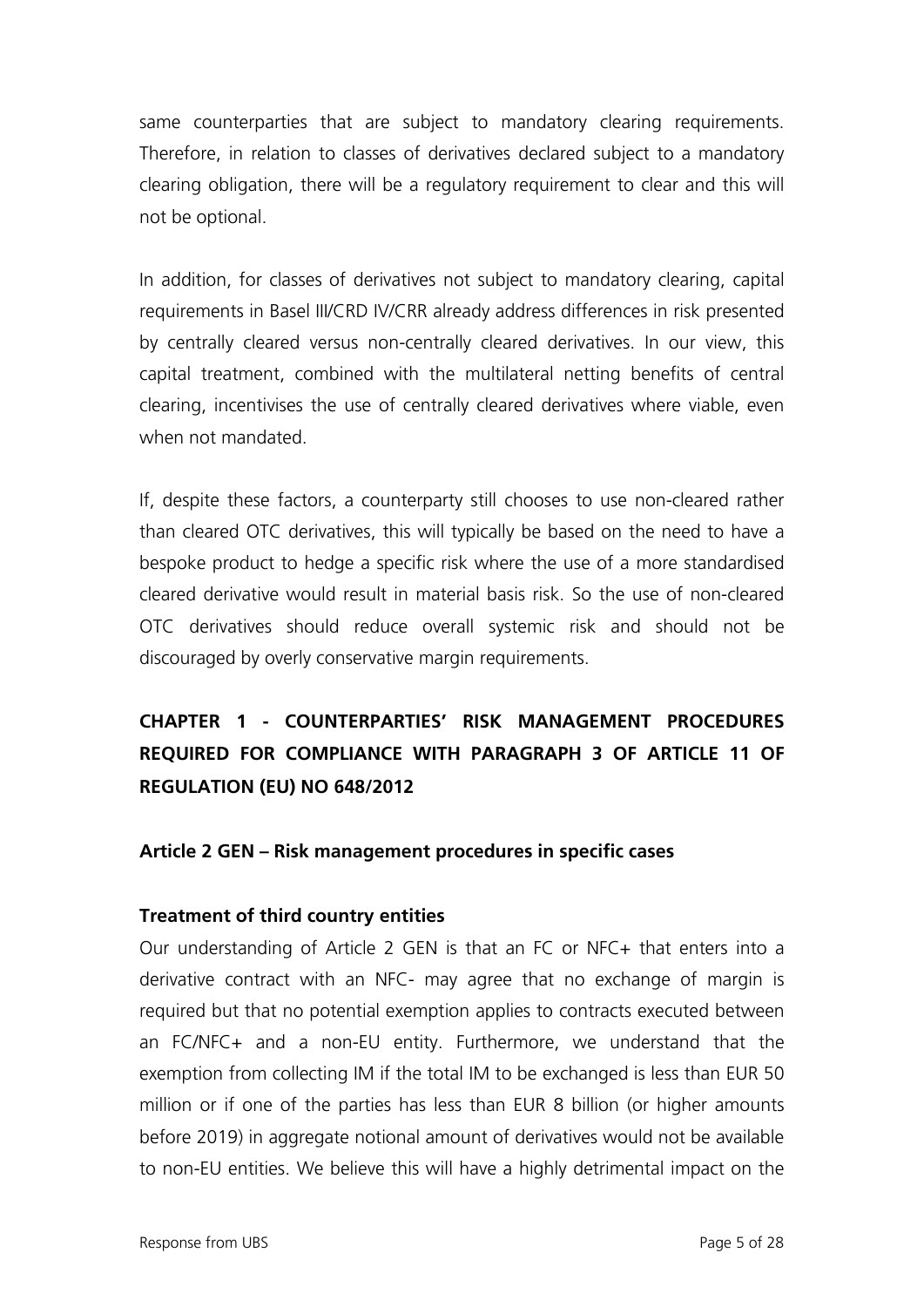ability of EU counterparties to engage in non-cleared OTC derivative contracts with non-EU counterparties. This will place EU counterparties at a competitive disadvantage to counterparties operating in jurisdictions that have followed the BCBS/IOSCO Framework and exempted all small, non-systemic derivative users from the margin requirements. It may also impede the ability of non-EU corporates to hedge their risks (thus contributing to global systemic risk) if the availability of willing counterparties to engage in transactions with non-EU corporates does not satisfy demand.

We strongly believe that non-EU counterparties should only be subject to the RTS in cases where they would be classified as an FC or NFC+ under EMIR if established in the EU. This would be consistent with the scope of parties subject to the clearing obligation under EMIR. In our view, this approach would not increase systemic risk given that non-EU counterparties that are only low volume users of OTC derivatives (i.e. they fall below the clearing threshold in Article 10 of EMIR) cannot be considered systemically important users of derivatives.

We also believe that the thresholds in the RTS (the EUR 50m threshold and the EUR 8 billion threshold) should apply equally to EU counterparties and non-EU counterparties as we do not believe there is any risk based justification for a differentiated approach.

# **Treatment of non-EU sovereigns, central banks and multilateral development banks**

Our understanding of the scope of the RTS is that non-EU sovereigns, central banks and multilateral development banks would not be exempt from the margining requirements. We consider this inappropriate and believe they should be exempted from the RTS on the basis that they do not pose systemic or counterparty risk in the same way as private counterparties. We also note that such actors are exempted from the margining requirements under the BCBS/IOSCO Framework where on page 8 of the framework document it is stated that: *"Similarly, the BCBS and IOSCO advocate that margin requirements are not applied in such a way that would require sovereigns, central banks, multilateral development banks (MDBs) or the Bank for International Settlements*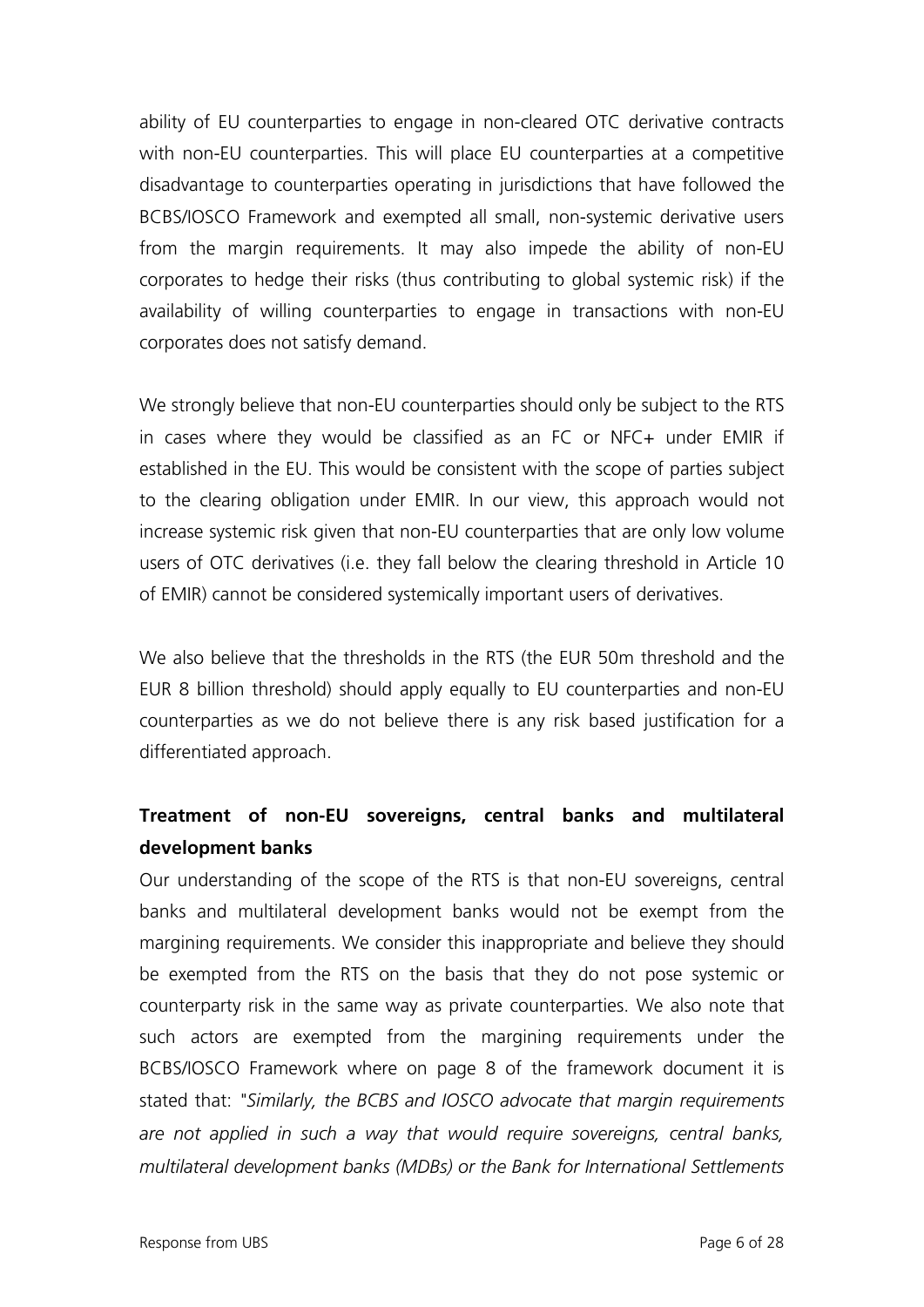*to either collect or post margin. Both of these views are reflected in the exclusion of such transactions from the scope of margin requirements. As a result, a transaction between a covered entity and one of the aforementioned entities is not covered by the requirements set out in this document".*

## **Application of EUR 50m threshold**

Our understanding of Article 2 GEN, paragraph 3 of the RTS is that the EUR 50m threshold is available to FCs only and not to NFC+. We do not consider this appropriate as there is no economic justification for a differentiated approach between FCs and NFC+. Furthermore, the BCBS/IOSCO Framework does not make such a distinction in its application of the 50m threshold. We therefore believe that the EUR 50M threshold should also apply to NFC+.

# **Counterparty status should remain constant during the life of a transaction**

We believe it is important that the status of a counterparty should be determined at the point the transaction is entered into, and should not change during the life of the transaction, given that counterparty status determines whether or not a transaction is within scope of the RTS. It would create significant uncertainty and make it very difficult to price non-cleared OTC derivative contracts if it was possible for the margin requirements in the RTS to be switched on and off during the life of the transaction due to changes in the status of one or more counterparty to the trade.

#### **Interpretation of the requirement to hold capital**

Article 2 GEN, paragraph 3 requires a counterparty to hold capital against its exposure to counterparties in cases where the EUR 50 million threshold is applied. We would appreciate clarification of exactly what this requirement means. For example, dealers will typically be subject to the Basel III/CRD IV/CRR capital regime which requires capital to be held against OTC derivative exposures and we would be grateful for confirmation that the RTS is not proposing that any additional capital needs to be held. Also, for counterparties who are not already subject to such existing regulatory capital requirements, we do not consider it appropriate that the RTS would then apply the Basel III/CRD IV/CRR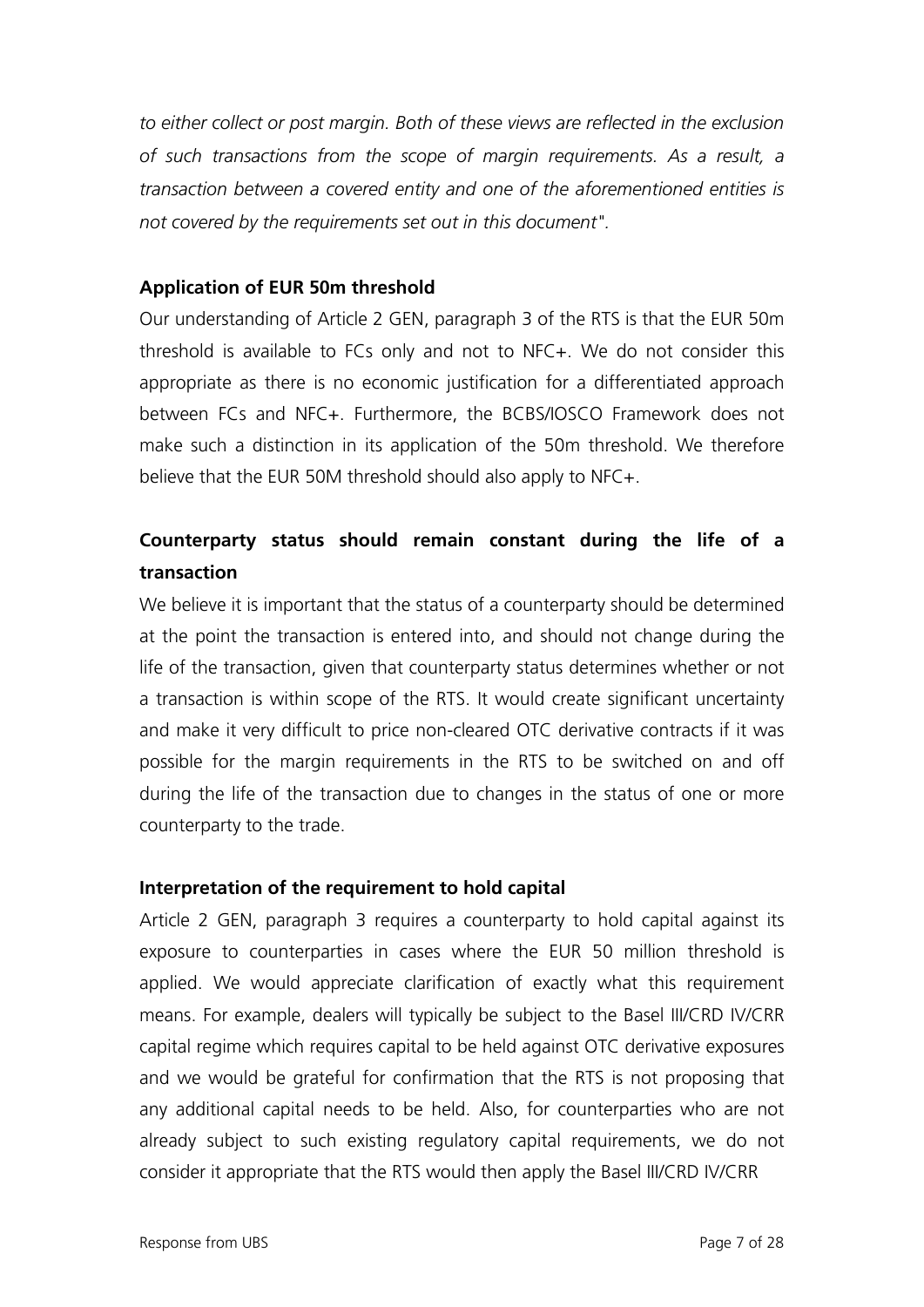counterparty credit risk framework to such less sophisticated users of OTC derivatives as this would be disproportionate to the risk. If such capital requirements were to be imposed, we also note that it is not clear what the capital calculation methodology would be.

Independent of the above, we are unclear why there would be a requirement for the counterparties "to agree" that no IM will be exchanged in favour of capital, given that in cases where the Basel III/CRD IV/CRR capital regime applied those regulations would already address this point and further documentation would seem redundant.

## **Article 1 VM – Variation margin**

Whilst we support the daily exchange of VM in principle, we believe that in some cases this may be onerous for certain smaller firms. This is because smaller, less sophisticated users of OTC derivatives will typically not have the infrastructure in place to manage daily trade and collateral valuations and the operational means to manage cash payments.

We also note that whilst daily exchange of collateral is useful when underlying positions can be meaningfully re-valued on a daily basis, this may not be realistic in markets which are lacking robust observable price data. There should be some flexibility in the proposals to reflect this.

Also, we highlight that the timeframe for delivery of VM collateral is determined by the standard settlement cycle of the asset used as collateral. For example, if an asset with a settlement cycle of T+2 is posted as VM collateral, the collecting party would not receive the asset until two days after the transfer was initiated. Therefore, we believe the RTS should be amended to make clear that the specified timeframes relate to calls for collateral rather than actual delivery, and that actual delivery of VM will be subject to the standard settlement cycle for the relevant asset.

#### **Article 1 EIM – Initial margin**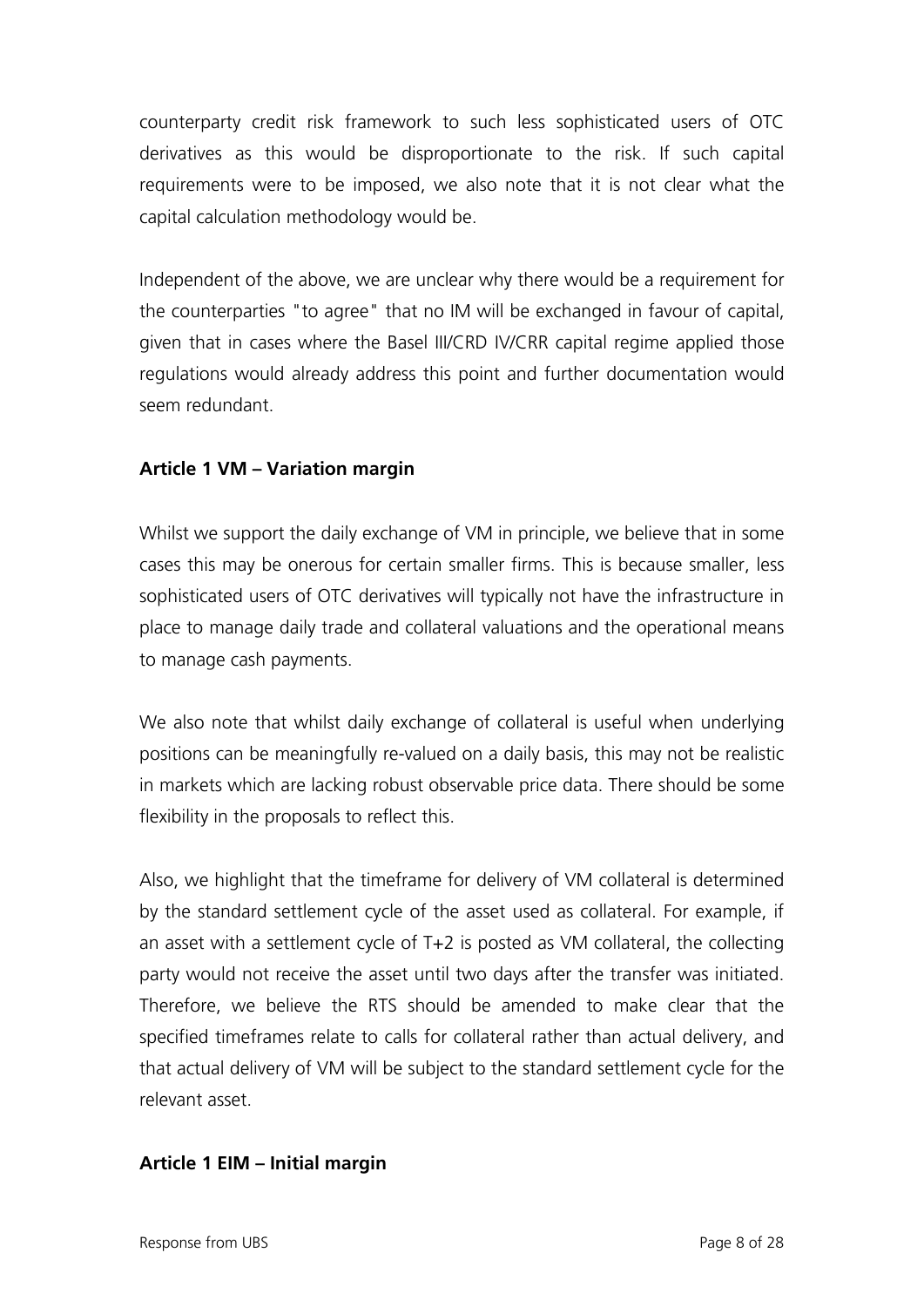Article 1 EIM, paragraph 3 of the RTS requires counterparties to collect IM within the business day following the execution of a new derivative contract. We do not believe such a requirement is practical. IM is generally more difficult to calculate than VM due to the complexity of the calculations. Cross border transactions also introduce the additional complexity of different time-zones making compliance with the 1 business day requirement extremely difficult. Therefore, whilst we support prompt delivery of IM, we strongly believe some flexibility should be built in to the timeframe to reflect the above issues and the standard settlement cycles for assets used as collateral. We believe a more appropriate requirement would be for IM to be called within the business day following the execution of a new derivative contract but that IM must be collected "in a timely manner" that would reflect the standard settlement cycle and existing market standards.

# **Distinction between margin that is required under the RTS and additional margin collected at the discretion of a counterparty**

In our view, the RTS should only apply to the minimum levels of VM and IM that are required to be collected under the RTS. Should a counterparty voluntarily choose to require higher levels of margin for its own risk management purposes, or require margin from a counterparty type outside of the scope of the RTS, the requirements of the RTS should not apply to this additional pool of margin. We believe that imposing all the conditions of the RTS on additional margin would disincentivise counterparties from collecting such margin given the cost and operational challenges of applying the RTS. This could have the impact of weakening overall standards of risk management across the market.

#### **Application of the minimum transfer amount**

Article 2 GEN 4. (a) requires that the minimum transfer amount (MTA) of EUR 500,000 is based on the aggregate of the amount of VM and IM. We believe that a more appropriate approach would be for the MTA to be calculated separately for VM and IM. This is because VM and IM will be calculated separately and potentially with different frequencies, and will be subject to different reconciliation and netting requirements. Also, if an English law title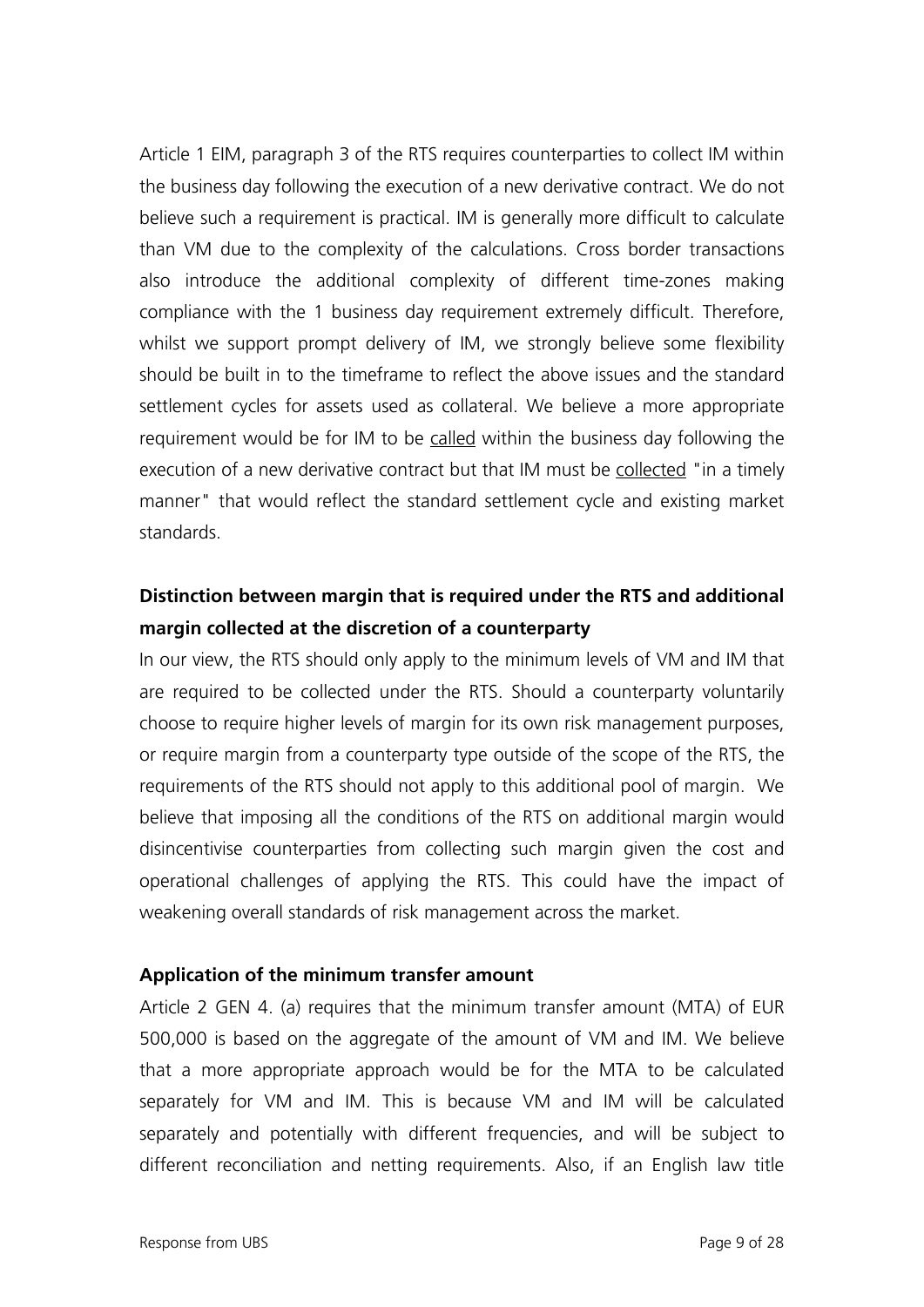transfer VM and security interest IM approach were to be adopted, it would be necessary to have separate documentation for those arrangements. It will therefore be very challenging from an operational perspective to calculate the MTA as the aggregate across VM and IM and the requirement to do so could introduce additional operational risk. We recognise that having a separate EUR 500,000 MTA for VM and IM could in theory double the size of the MTA to EUR 1 million, but we still do not consider this to be a systemic level.

## **Treatment of transactions resulting from portfolio compression**

We believe contracts created by portfolio compression should be exempt from the margin requirements. This is on the basis that portfolio compression allows OTC derivative market participants to net down the size and/or number of outstanding contracts amongst them, which lowers the aggregate gross notional value of outstanding contracts, thus reducing operational risk and, in some cases, reduces counterparty credit risk. In our view, requiring OTC derivatives created via portfolio compression to be subject to the RTS would negatively impact the incentives for those participating in the compression exercise which would consequently reduce the volume of contracts subject to compression and the overall risk reduction potential.

## **CHAPTER 2 - MARGIN METHODS**

## **Article 1 MRM – Initial margin model**

#### **Dispute resolution**

We consider it essential that there are robust dispute resolution powers in respect of IM exchange. Whilst we believe having upfront dispute resolution procedures should be feasible in cases where both counterparties are using the standardised IM method, we believe it will be very difficult to settle disputes relating to IM calculations where each counterparty to a transaction is using a different margin model.

We highlight that current market practice is for firms to bilaterally agree the terms of any IM requirements. This ensures that both firms value the IM amount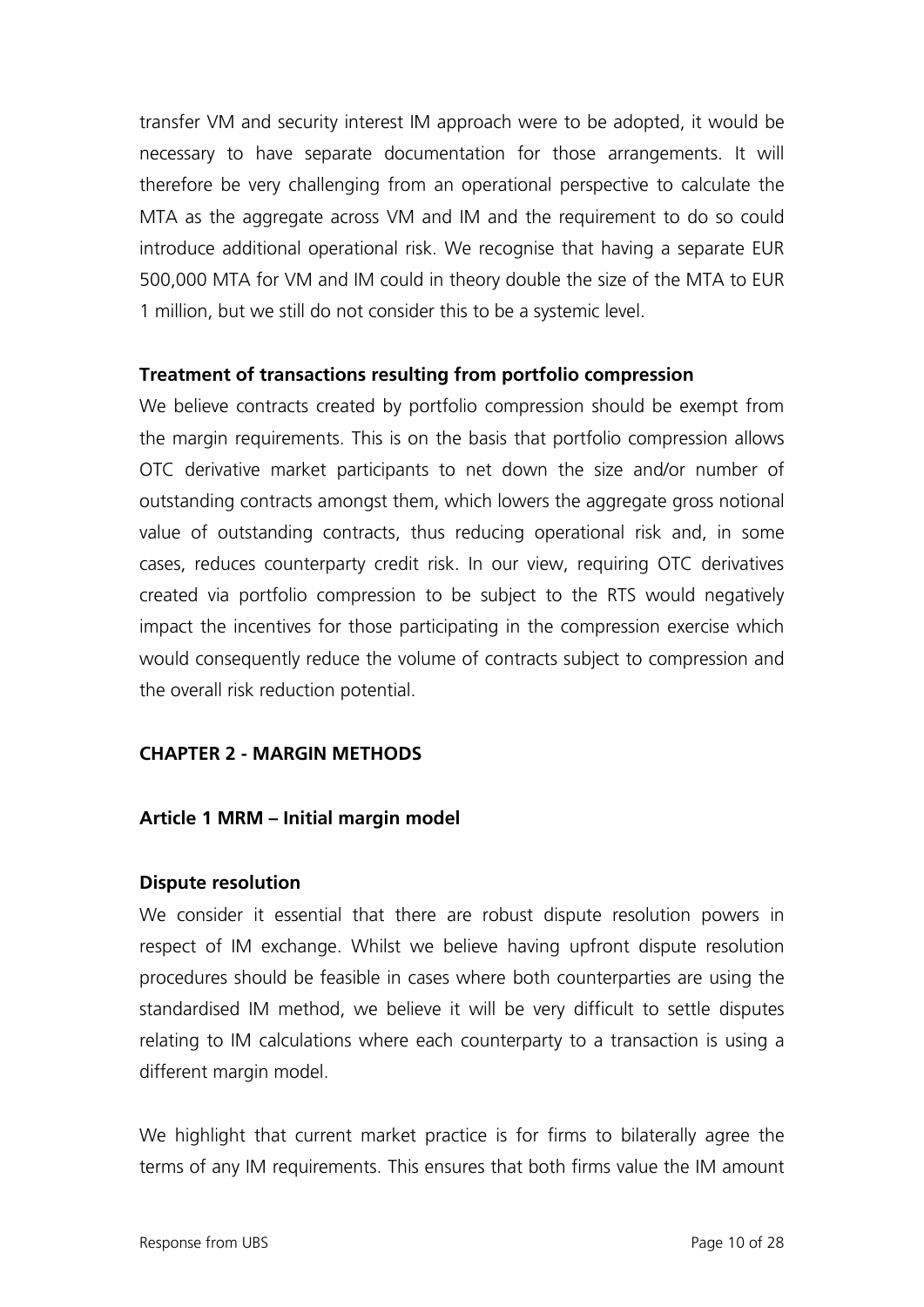in the same manner and avoids any collateral disputes over IM. Moreover, existing dispute resolution procedures are designed to resolve collateral disputes associated with VM only and dealer polls are typically only effective in addressing VM related disputes. Given that the proposal would allow the counterparties to an OTC derivative contract to use two different prudentially approved models for the calculation of IM (or allow one counterparty to use the standardised schedule and the other a modelled approach), we are concerned that the approach may significantly increase the number of collateral disputes. In the case of a dispute, it is unclear how resolution could be achieved as both firms are likely to argue that their calculation methodology is appropriate, particularly if it has been approved by their supervisor.

We believe it is important that the ESAs and national competent authorities support the work of industry in addressing these issues.

#### **Level of model prescription**

We highlight that the use of internal models for calculating IM for regulatory purposes is new and that both industry and the regulators face a steep learning curve in this area. We therefore believe the RTS should not be overly prescriptive in terms of the criteria that IM models must satisfy given that good standards of IM models are not currently well understood. Rather, we believe the focus should be for the ESAs and national competent authorities to work closely with industry to understand and get comfortable with the models being proposed. We would then not be opposed to changes being made to the RTS at a later date to address specific issues identified in the initial round of model development and approvals and when best practice is better understood.

In particular, we do not support the requirement in Article 5 MRM – Integrity of the modelling approach, paragraph 1.(h), that IM models shall capture main non-linear dependencies. We believe this will significantly increase the complexity of IM models and will likely also increase the potential for IM disputes as it will be difficult for counterparties to agree on the non-linear dependencies.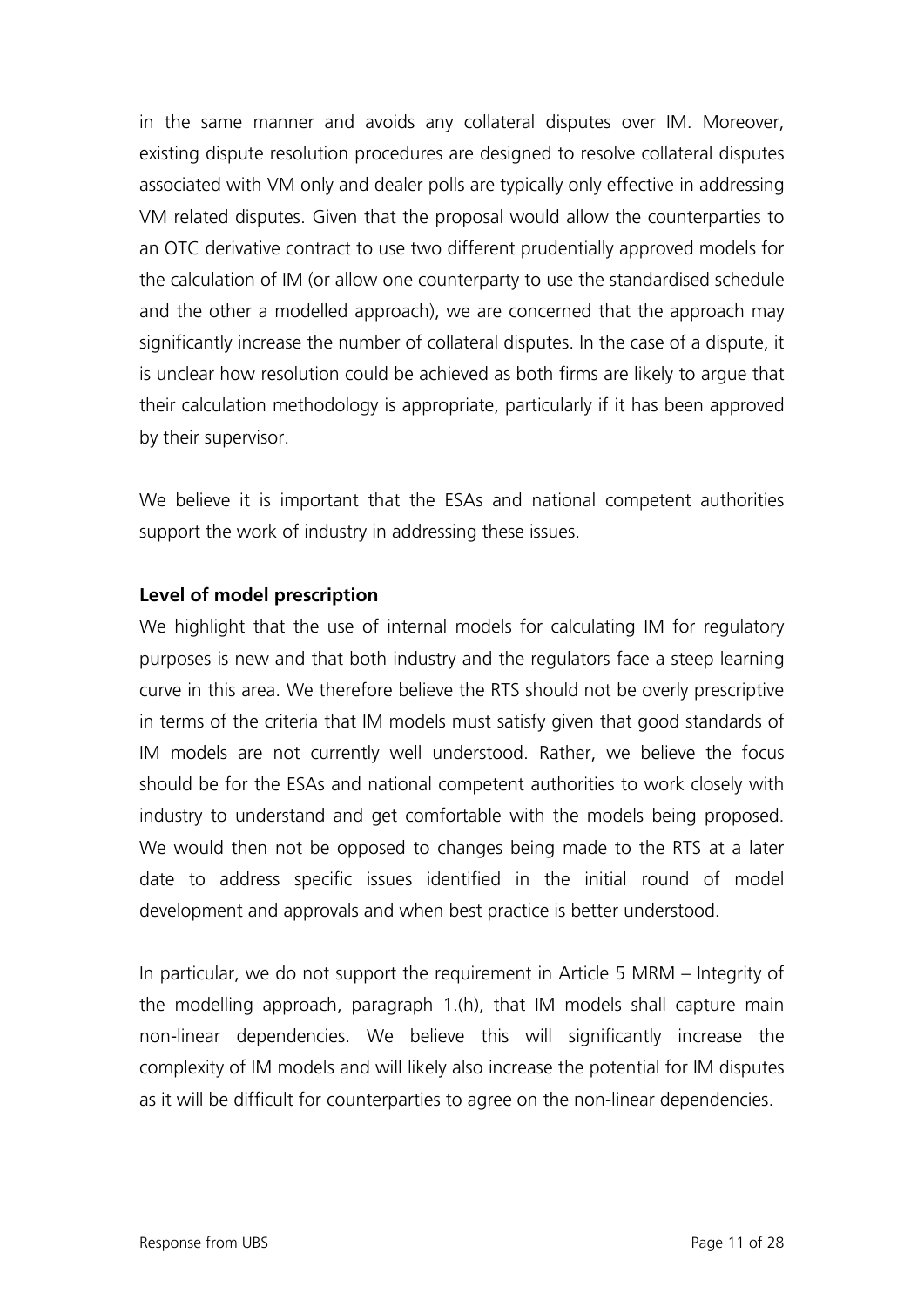We are supportive of the approach to IM modelling set out in the ISDA "Standard Initial Margin Model for Non-Cleared Derivatives" White Paper<sup>[1](#page-11-0)</sup> and believe IM models should satisfy the 9 criteria set out by ISDA, namely: (i) Non-Procyclical (ii) Ease of replication (iii) Transparency (iv) Quickness of Calculation (v) Extensible (vi) Predictability (vii) Reasonable Cost (viii) Governance (ix) Margin Appropriateness.

# **Distinction between sell-side and buy-side firms**

It is important to distinguish between the capabilities of sell-side firms and buyside firms with regard to their ability to model initial margin requirements. We generally expect that sell-side firms will have greater modelling capabilities than buy-side firms and that the majority of buy-side firms will not be able to develop complex IM models. Whilst the RTS provide for one counterparty to a trade to rely on the model of its counterparty, we believe there are significant validation and governance challenges that would need to be overcome before a counterparty could get comfortable with relying on its counterparty's model.

The use of a third party model may mitigate some of the informational challenges that would undermine effective validation (as third party model providers are more likely to provide detailed information on the operation of the model than a counterparty to a trade that will consider its model proprietary) but a significant level of expertise would still be required to assess the accuracy of the IM calculation and compliance with the requirements of the RTS.

We therefore believe it should be possible for relatively simplistic spreadsheet based models to be used to calculate IM provided it can be demonstrated that such a model meets the minimum confidence interval and risk horizon. This would provide a pragmatic and more risk sensitive alternative for buy-side firms to the use of the standardised IM schedule firms which in our view is very conservative.

## **Model approval**

<span id="page-11-0"></span> $\overline{a}$ <sup>1</sup> www2.isda.org/attachment/NjE2Ng==/SIMM%20for%20Non-cleared...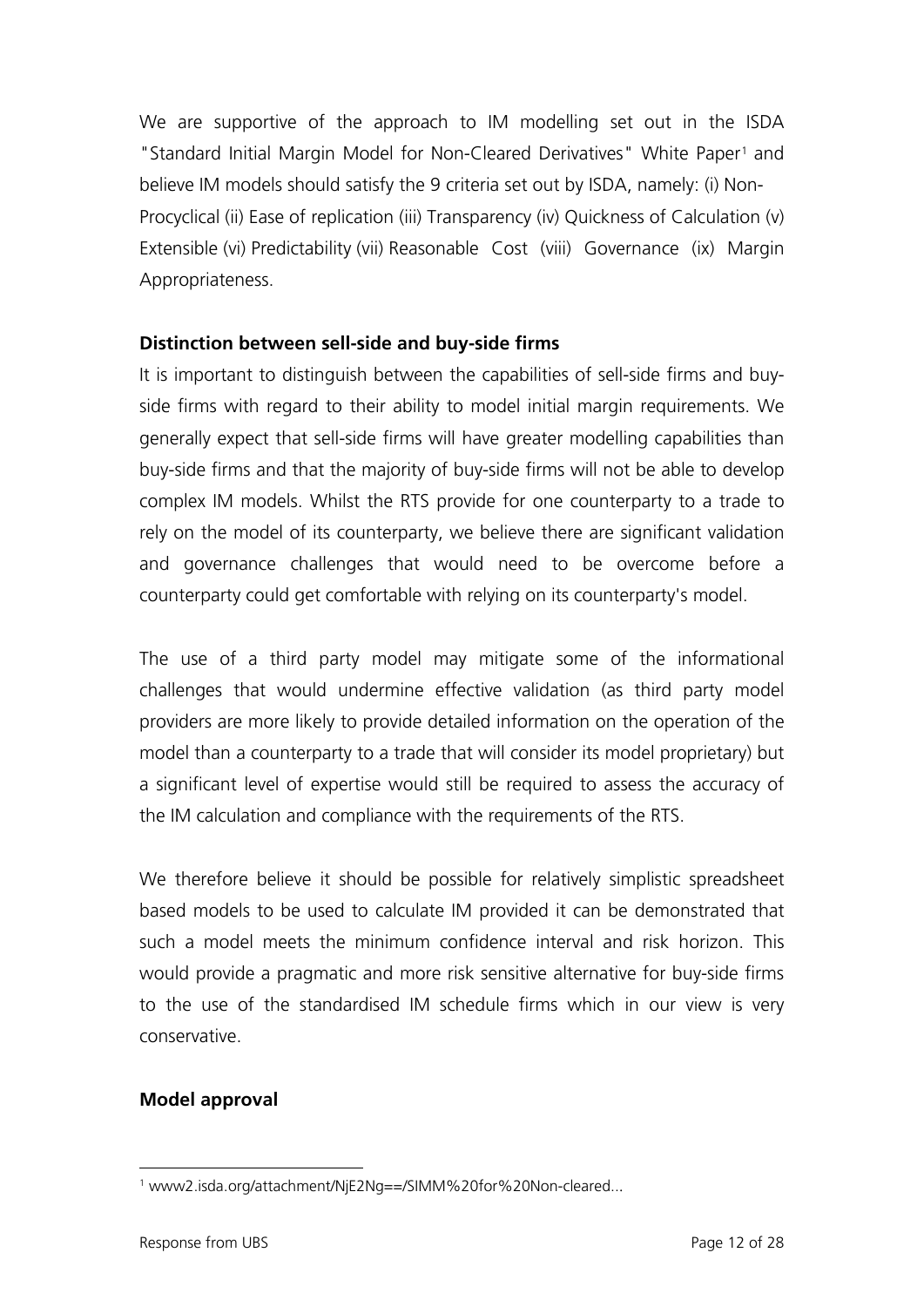It is not clear to us whether an internal model requires regulatory approval before it can be used to calculate IM under the RTS as in the box on page 29 of the consultation paper it is stated that *"The ESAs will continue to explore the effects of allowing the use of models without prior or post approval and assess the need to introduce conditions to reduce the risk of choosing to apply the model which produces the lowest initial margin calculation".* Our preference would be that there is no formal model approval process but rather that firms should be able, on request, to demonstrate to their competent authority that their model is robust and satisfies the minimum confidence interval and risk horizon standards in the RTS.

Should prior regulatory approval be required, we are concerned that ESMA and the EU competent authorities are likely to be faced with a significant volume of IM model applications for approval within a very short time period (assuming the final RTS are not available until end 2014/start 2015 given that IM exchange will apply to most dealers by 1 December 2015). This has the potential to result in a model approval bottleneck with firms potentially not receiving model approvals decisions until after the IM exchange rules are in force. We are very concerned that this would force the whole market to use the standardised method for IM calculation for an interim period. As we consider the standardised method to be very conservative, we believe the overall liquidity impact of large market counterparties having to use the standardised method would be significant.

We therefore consider it crucial that IM model approvals (if necessary) are prioritised by ESMA and the national competent authorities and that there is a high degree of co-operation and co-ordination between the relevant parties. Given that many dealers already have regulatory approval for counterparty risk models, we believe there is significant merit in permitting such firms to continue to use their existing models and collateral processes for an interim period before approval decisions are taken, with the requirement that they have to demonstrate to the relevant supervisors that the amount of IM they collect meets the minimum confidence interval and risk horizon required by the RTS. In our view this would achieve the objectives being sought by the proposals whilst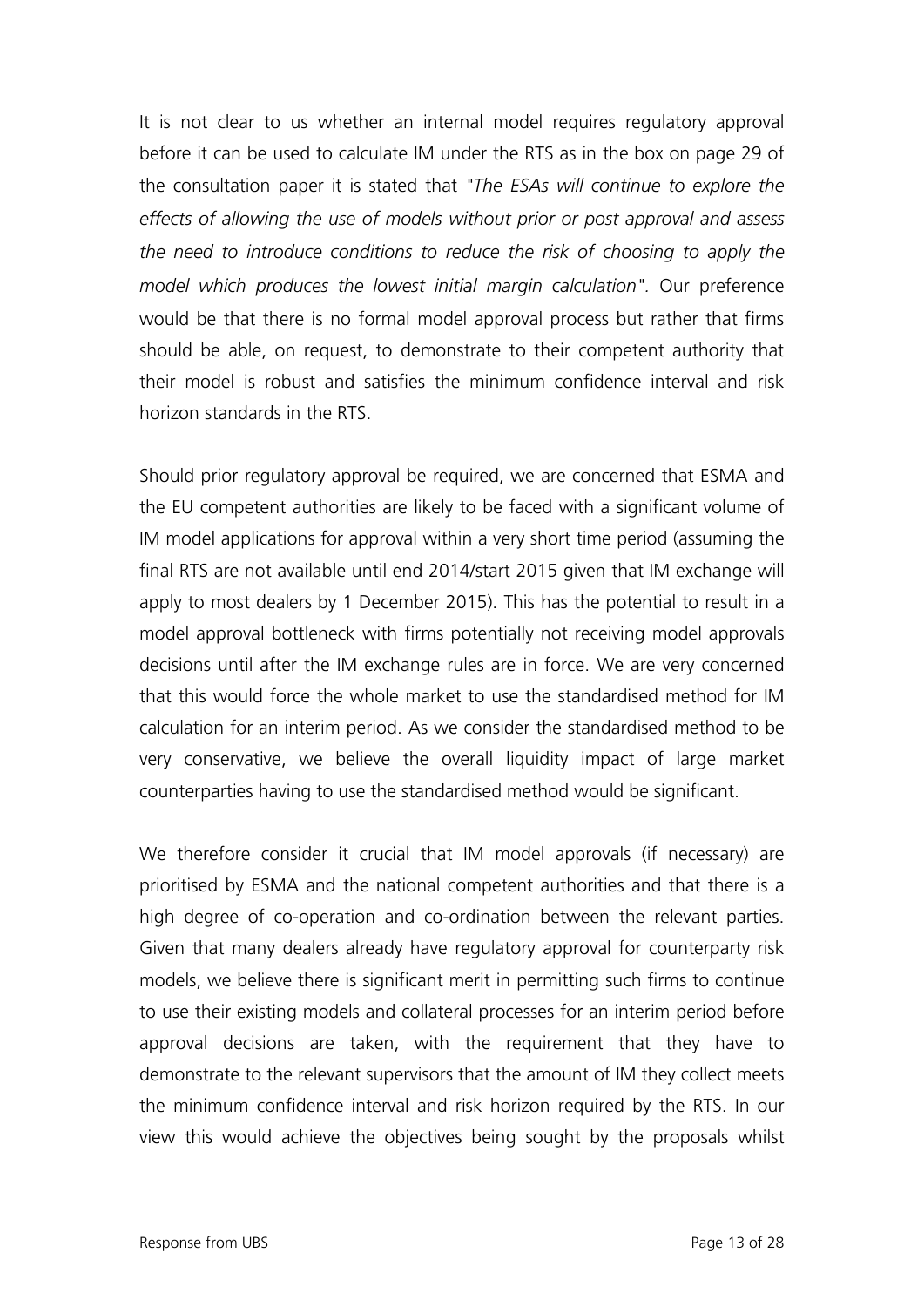mitigating against a potentially severe market dislocation if firms are temporarily unable to model their IM requirements.

## **Article 2 MRM – Confidence interval and risk horizon**

#### **Rationale for the exchange of IM**

As an overarching comment, we do not believe margin should be calibrated to cover all potential losses without any consideration of the probability of such losses occurring as the counterparty credit risk mitigation benefits of such an approach would in our view be far outweighed by the costs in terms of liquidity. IM is inefficient as it assumes that both parties to a contract must be fully protected against each other's simultaneous default which fails to give credit for the portfolio effects of counterparty credit risk.

We consider that initial margining is a risk mitigation technique used by CCPs which is less relevant for non-cleared trades. CCPs require IM because they typically lack the necessary level of capital to absorb potential losses without recourse to the default fund.

The Basel III/CRD IV/CRR capital requirements result in a significant increase in the amount of regulatory capital that prudentially regulated entities are required to hold. In particular, credit valuation adjustment ("CVA") capital charges and funding valuation adjustments ("FVA") are significant and are very sensitive to counterparty quality and risk mitigants and therefore materially address the risk of rating migration up to default. CCPs however are not subject to such requirements which is why IM is more relevant for CCPs than counterparties subject to regulatory capital requirements. Consequently, we believe a less conservative calibration than 99% over a 10 day horizon should be used to reflect the contribution of risk mitigants available to prudentially regulated entities that are not available to CCPs.

#### **Article 3 MRM – Calibration of the model**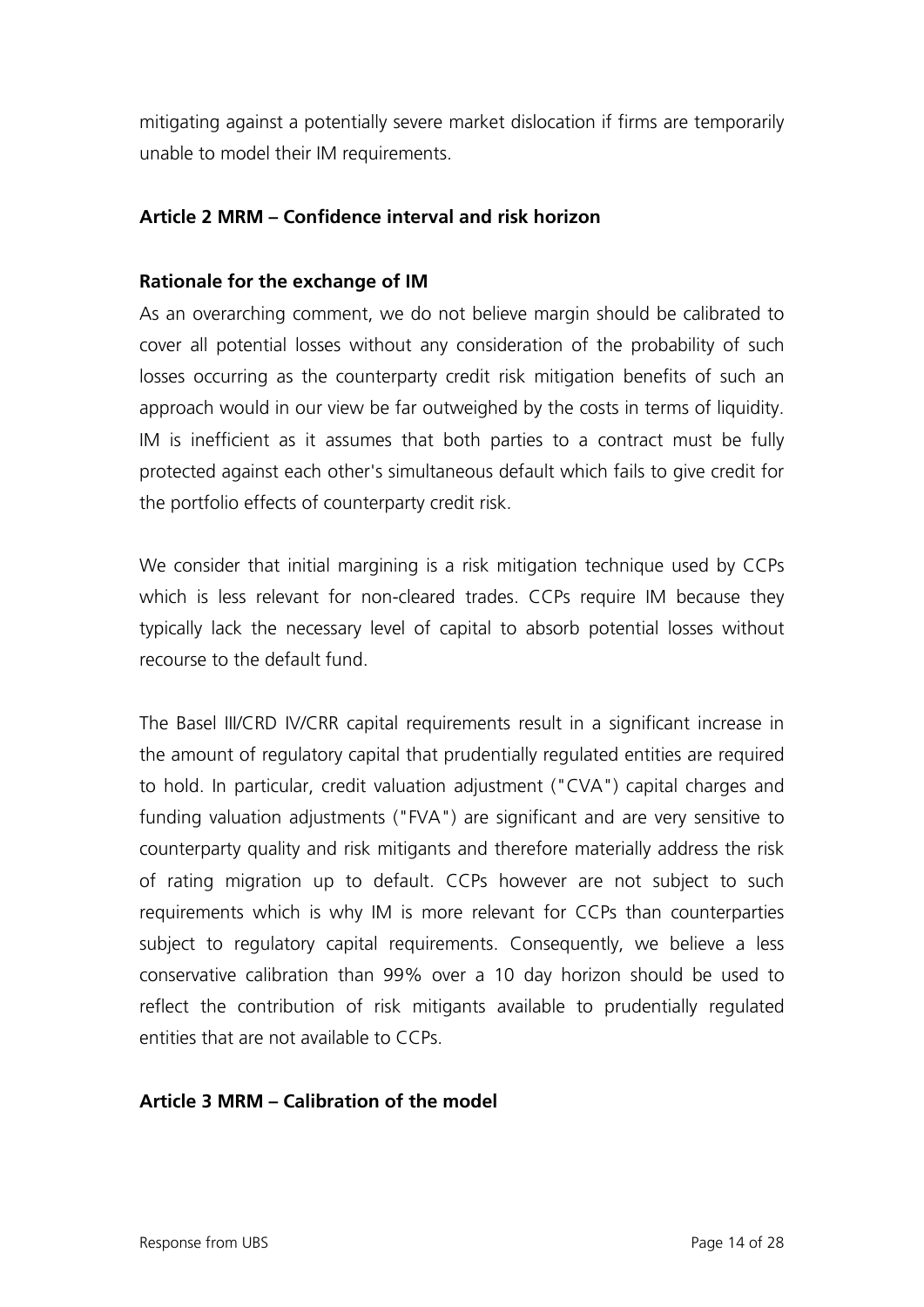We believe the requirement to recalibrate the model every 6 months will be operationally challenging and we are concerned that a short recalibration period will potentially increase the pro-cyclicality of the model as observations from recent periods of market volatility will drive IM requirements. We consider that an annual recalibration requirement would be more appropriate. We also believe the minimum frequency of the backtesting and recalibration requirements should be aligned and therefore propose that the backtesting requirement in Article 5 MRM – Integrity of the modelling approach, paragraph 1. (i), should take place at least every 12 months.

## **Article 4 MRM – Primary risk factor and underlying classes**

#### **Cross-margining**

We believe that initial margin models should be allowed to i) account for diversification, hedging and risk offsets within well-defined asset classes such as currency/rates, equity, credit and commodities ii) across such asset classes and iii) between cleared and non-cleared instruments. Diversification benefits exist between different asset classes and these should be taken into account within the proposals. The onus should be on firms to demonstrate to their supervisors that their approach is robust.

The move to mandatory clearing will necessarily force the break-up of netting sets by requiring that some classes of derivatives be centrally cleared while others remain subject to bilateral netting agreements. Imposing separate IM requirements to both netting sets would significantly increase the liquidity impact associated with those requirements. To address these issues, arrangements exist to cross-margin centrally cleared and non-centrally cleared derivatives. Under these arrangements, the total IM would be calculated based on the risks of both centrally cleared and non-centrally cleared derivative portfolios. This will more accurately reflect the risk of default on a portfolio basis. We believe such arrangements should be permitted to the extent they are subject to a legally enforceable master netting agreement.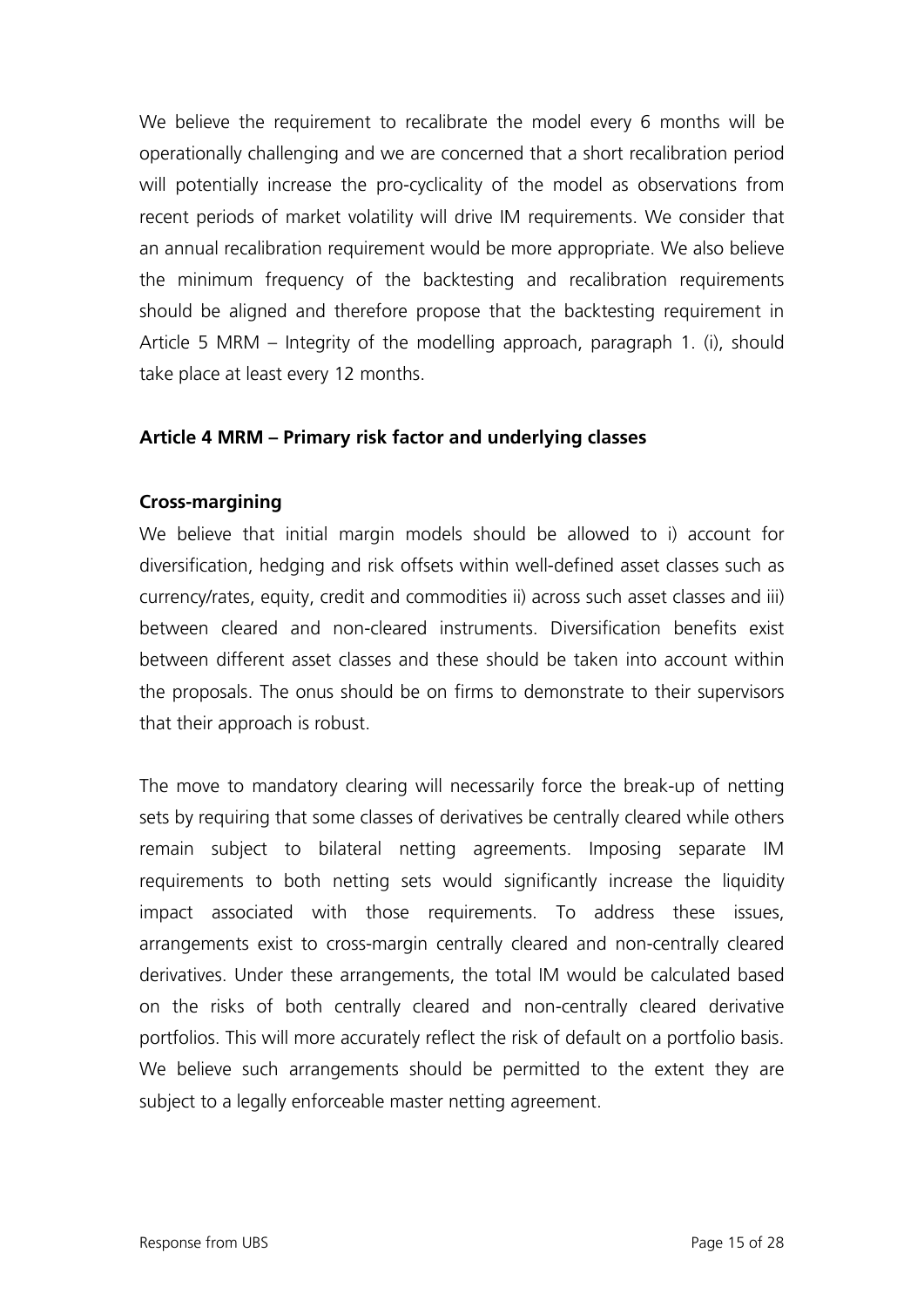The recognition of cross margining would also be more consistent with the EMIR requirements for centrally cleared derivatives where margining across multiple instruments is permitted subject to haircuts. Whilst we believe there should be full recognition of demonstrable offsets, we believe the haircut approach for cleared OTC trades in EMIR could be used to give material recognition for crossasset class offsets whilst adding a level of conservatism to address any perceived additional measurement weaknesses when margining across asset classes. As highlighted by the BCBS/IOSCO quantitative impact study, netting benefits for bilateral trades are already materially lower than for centrally cleared trades due to the lack of multilateral netting across counterparties so we don't consider it appropriate to impose further restrictions on bilateral netting that do not reflect economic realities.

## **Use of risk factors**

In order to better account for risk on a portfolio basis, we also believe flexibility should be provided to allow counterparties to categorise derivative contracts according to risk factors rather than asset classes. This would create positive risk management incentives as the risk reducing impact of hedges should be better accounted for. A risk factor classification approach would also address the concern that some derivative contracts may not fit neatly into one of the underlying asset classes set out in Article 4 MRM, 2. (which may result in disputes between counterparties as to the correct asset class for any given contract and may lead to inconsistent approaches across the market).

#### **CHAPTER 3 - ELIGIBILITY AND TREATMENT OF COLLATERAL**

#### **Table 2 VA**

Table 2 VA paragraph 6 requires that *"Counterparties shall apply a haircut of 8% to the market value of the assets where the collateral currency is different from the settlement currency ('currency mismatch')"*. We are concerned that the impact of this will be to incentivise counterparties to post collateral in multiple different currencies corresponding to the currency risk on the underlying assets in order to mitigate the punitive impact of the haircut. This may create significant cross currency settlement risk. We also believe the increase in the number of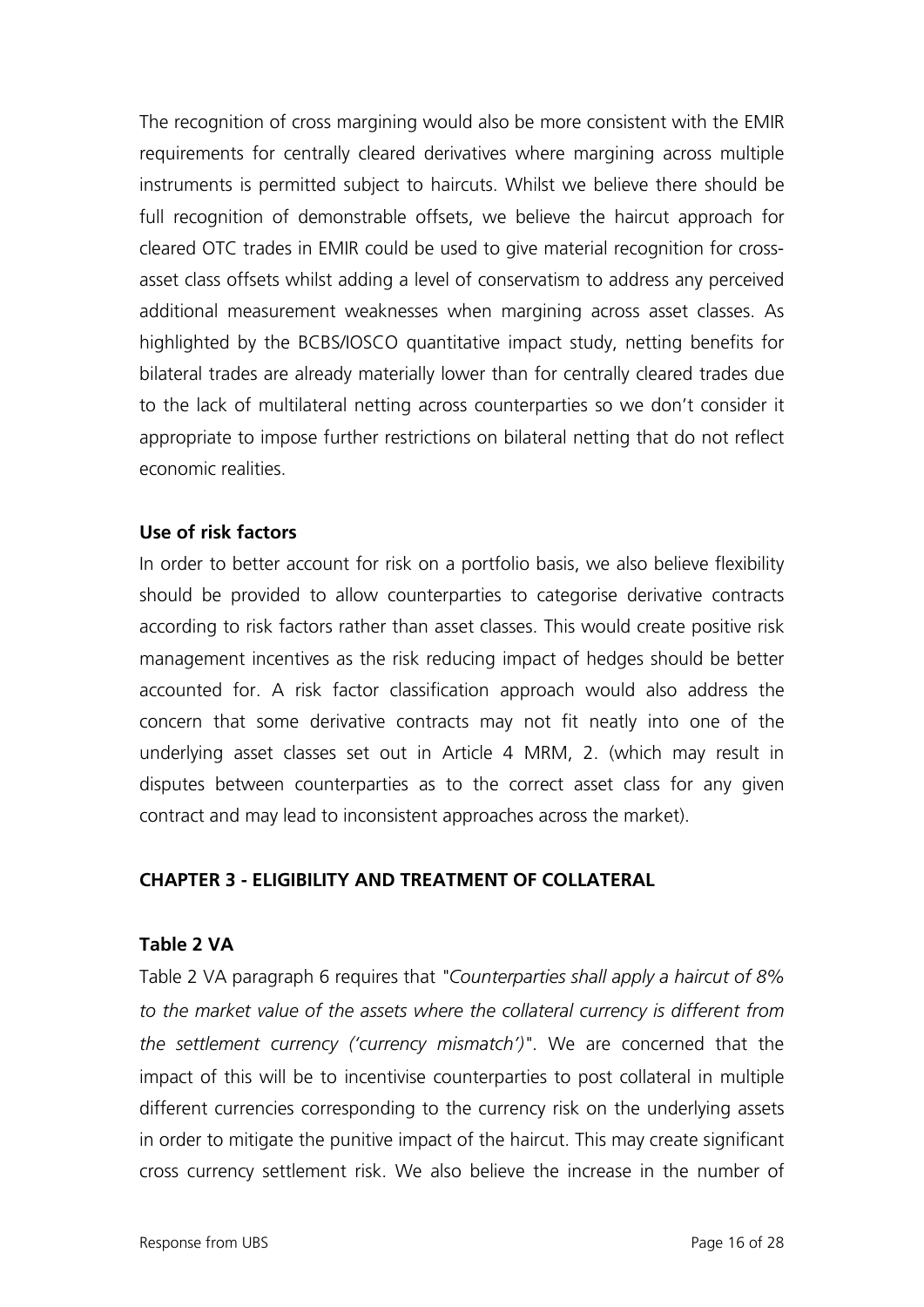different cash flows that will result from this change in market practice will increase settlement and operational risk within the market.

We also believe there are several practical concerns with the application of the haircut for both VM and IM as set out below:

First, it may not always be clear what is the relevant "settlement currency" as for example an OTC derivative may have different settlement, reference and termination currencies. We believe the most straightforward way of addressing this issue would be to allow the two counterparties to a trade to agree up-front what should constitute the settlement currency for the purposes of the transaction. It is crucial that guidance is provided as to how the identity of the settlement currency should be determined.

Second, some OTC derivatives involve more than one currency (e.g. currency swaps) and it would be very unclear how to apply the haircut in such a case.

Third, the application of the haircut is very difficult for netting sets containing OTC derivatives denominated in more than two currencies. For example, if a portfolio includes transactions in 3 different currencies and margin is posted in currency X, it is unclear how the currency mismatch between currencies Y and Z will be calculated.

We also note that if margin was siloed into different currency pools as a result of the FX haircut, upon counterparty default, it would still be necessary to close out the contract in a single currency. Therefore, currency risk would not be eliminated whilst a new layer of operational risk would have been introduced.

Our strong preference would therefore be that the currency mismatch haircut is deleted from the RTS. If this is not acceptable to the ESAs, we consider it important that there is a dialogue with industry to consider how these practical issues can be addressed.

## **Article 1 LEC - Eligible collateral for initial and variation margin**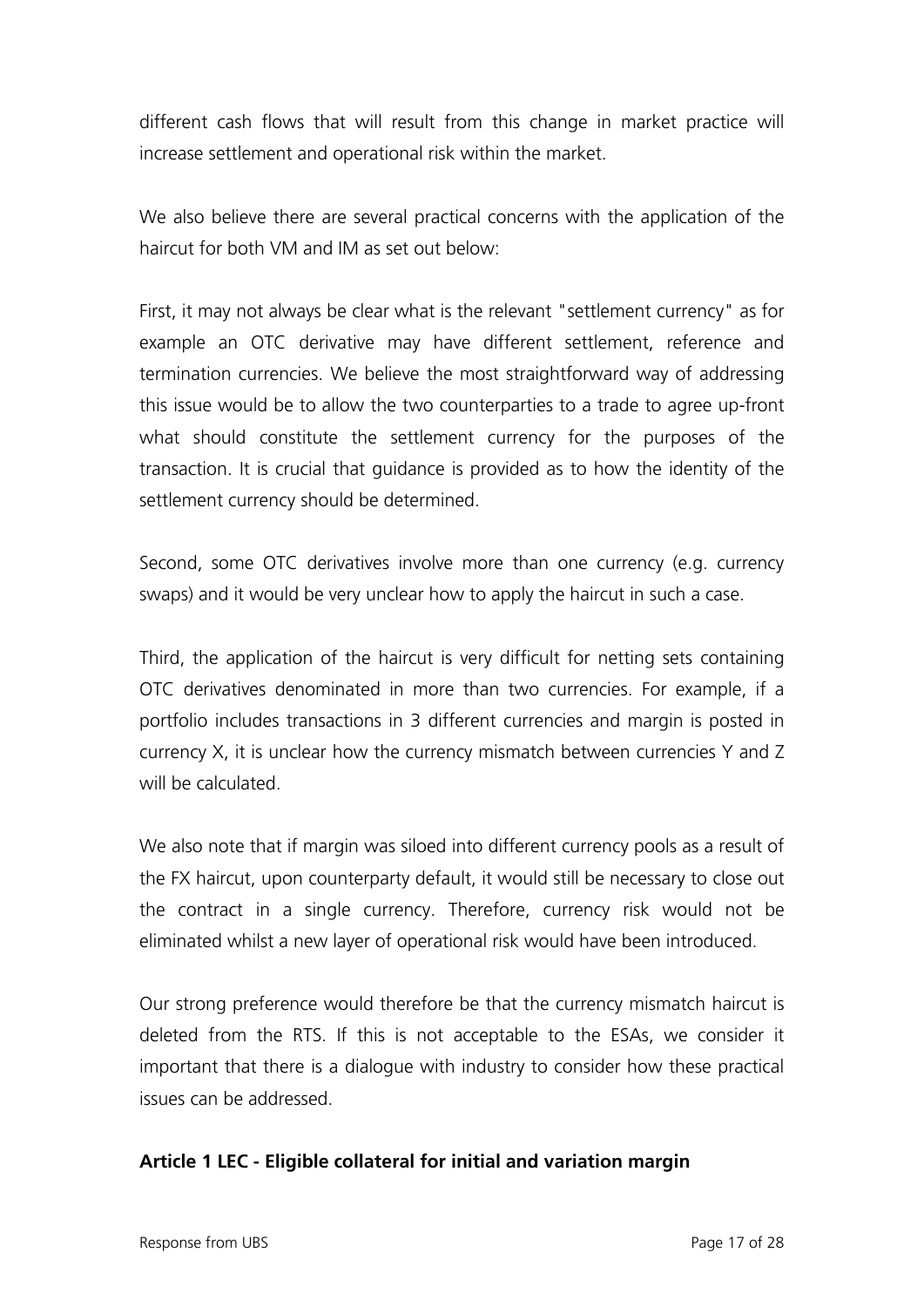We note that the proposed asset classes that can be considered eligible collateral and the restrictions placed on them (e.g. concentration limits) are more detailed than in the BCBS/IOSCO Framework. We are concerned that this could result in different approaches to collateral eligibility in different jurisdictions and result in an un-level global playing field. We do not believe the EMIR rules should be more restrictive than the global framework. Any specific concerns with the appropriateness of collateral should be addressed by supervisors on a case by case basis. We also note that counterparties are strongly incentivised to take appropriate amounts of collateral based on their assessment of the credit risk of the counterparty for their own risk management and commercial purposes given the potential to incur losses should their counterparty default and the collateral prove inadequate.

## **Article 2 LEC – Collateral management**

Article 2 LEC paragraph 1(d) requires the receiving counterparty to have *"access to an active outright sale or repurchase agreement market with a diverse group of buyers and sellers even in stressed market conditions"* as part of their risk management procedures. We do not believe that is a realistic requirement and propose that it should be deleted. The availability of an active and liquid repurchase market in stressed conditions is not within a counterparty's control and, in an extremely stressed market, even typically highly liquid markets can become illiquid. We therefore do not believe that any counterparty would be able to demonstrate that it satisfies this condition.

# **Article 4 LEC - Credit Risk Assessment by the collateral taker using the Internal Rating Based Approach**

Question 4. In respect of the use of a counterparty IRB model, are the counterparties confident that they will be able to access sufficient information to ensure appropriate transparency and to allow them to demonstrate an adequate understanding to their supervisory authority?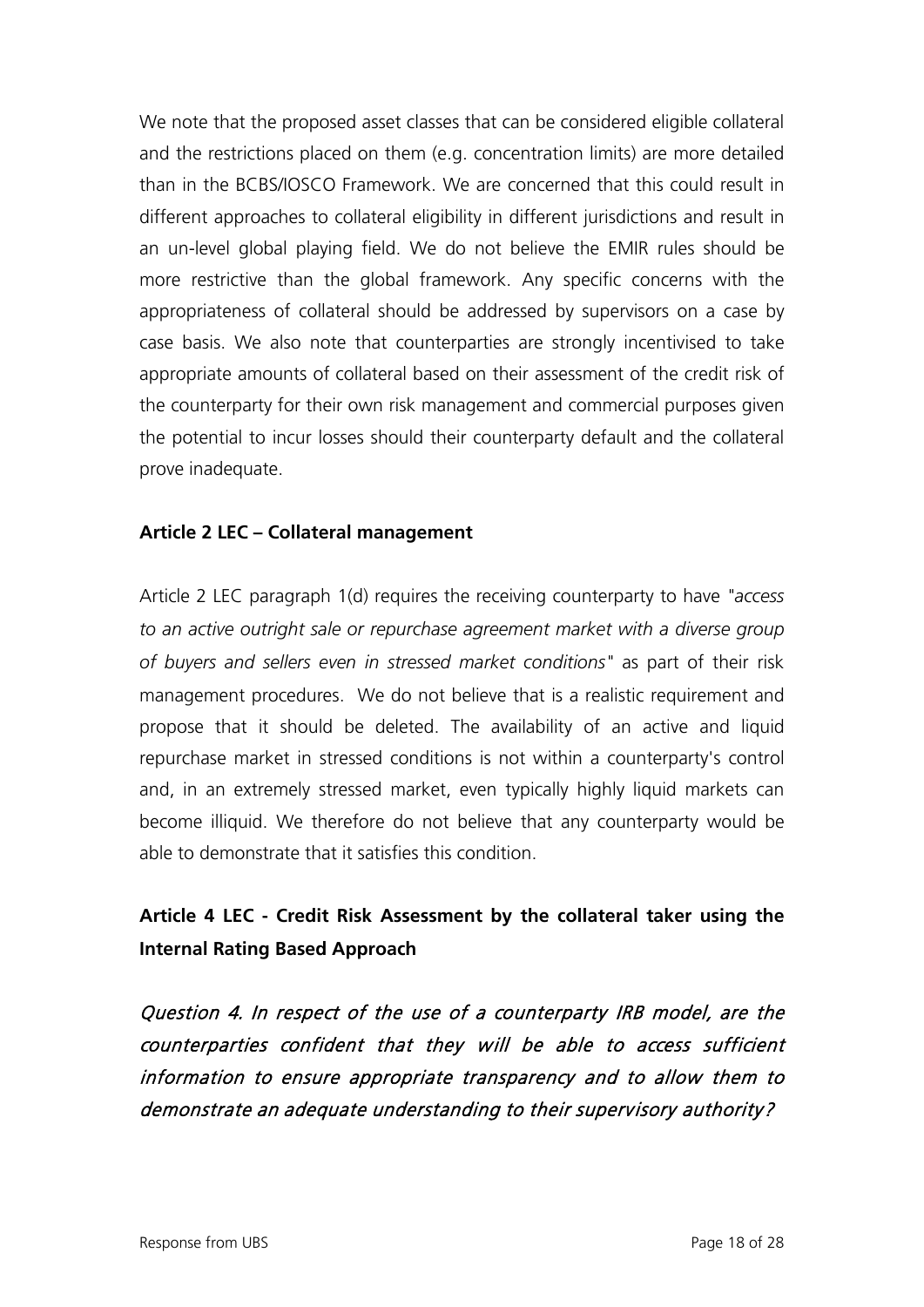We believe it will be extremely challenging for a counterparty to use its counterparty's IRB model to assess the credit risk of collateral. IRB models are proprietary and it's unlikely that a counterparty would be willing to share sufficient information on its model to a third party (particularly where that party is a competitor) for the third party to get comfortable with the operation of the model and to ensure it had robust governance arrangements in place.

# **Article 5 LEC - Eligibility Criteria for UCITS**

We are concerned that the eligibility criteria for UCITS that must be assessed by a counterparty may require access to information that is not publicly available and may be very difficult or impossible to source. We believe all units or shares in UCITS should be considered eligible collateral under the RTS.

# **Article 6 LEC - Eligibility criteria to avoid wrong way risk and Article 7 LEC - Concentration limits for initial and variation margins**

Question 5. How would the introduction of concentration limits impact the management of collateral (please provide if possible quantitative information)? Are there arguments for exempting specific securities from concentration limits and how could negative effects be mitigated? What are the pros and cons of exempting securities issued by the governments or central banks of the same jurisdiction? Should proportionality requirements be introduced, if yes, how should these be calibrated to prevent liquidation issues under stressed market conditions?

With regard to the application of the wrong way risk criteria and the concentration limits, we note several practical issues with their application. Firstly, it may be very difficult for a counterparty to be aware of which entities are part of the same group. Consistent with our comments in relation to Article 1 FP – Final provisions, we believe this issue can be mitigated to some degree by using the accounting definition of group rather than a regulatory definition (which is likely to be less transparent to the market), but we still foresee significant problems for counterparties to make such determinations.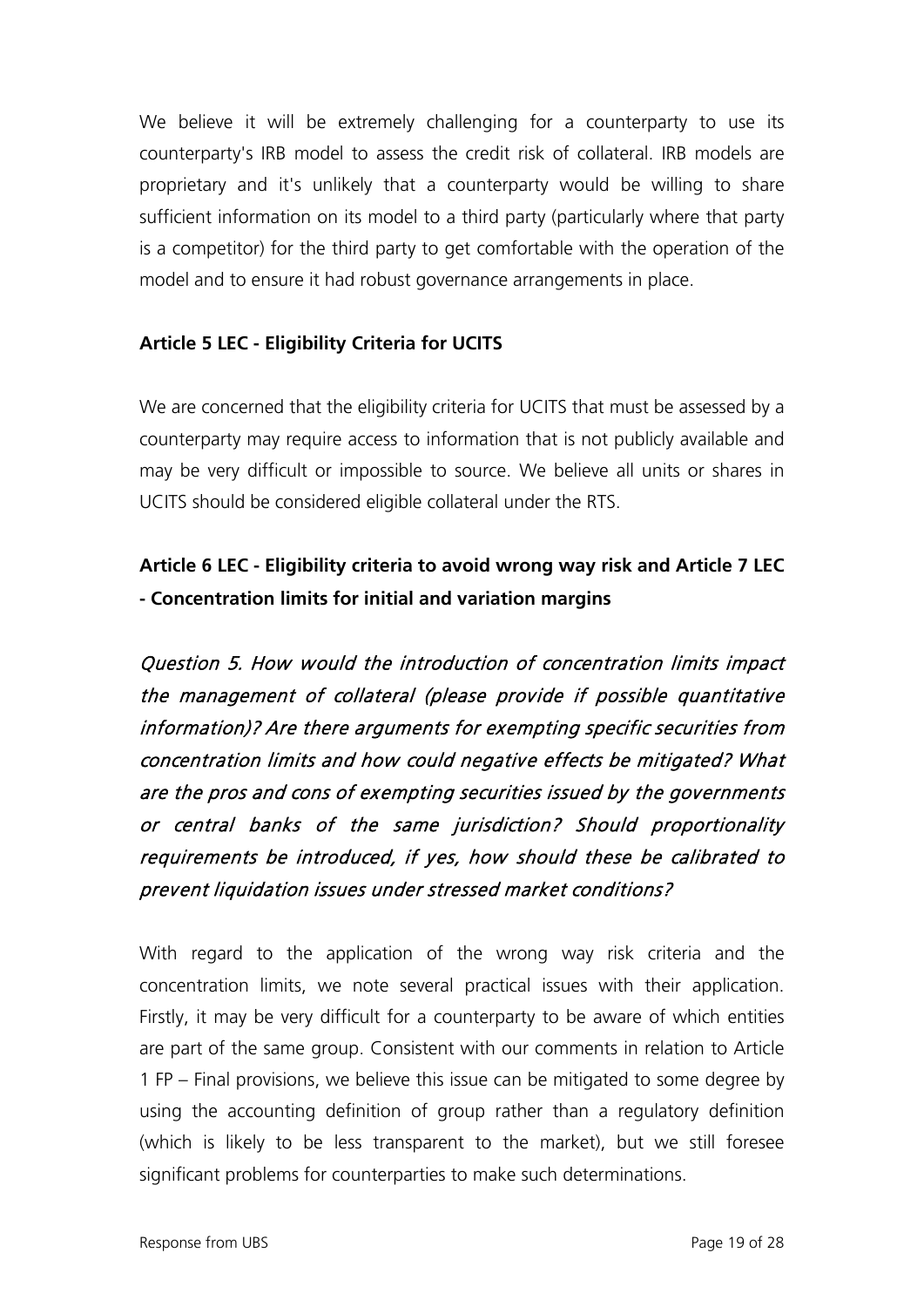Secondly, there are restrictions imposed where entities have "close links" as defined as follows under Article 2(16) of EMIR *"Close links means a situation in which two or more natural or legal persons are linked by: (a) participation, by way of direct ownership or control, of 20 % or more of the voting rights or capital of an undertaking; or (b) control or a similar relationship between any natural or legal person and an undertaking or a subsidiary of a subsidiary also being considered a subsidiary of the parent undertaking which is at the head of those undertakings".* We believe it will be very difficult, and in some cases not possible, for a counterparty to make this determination as information regarding which entities have a stake in a counterparty may not be publicly available and will likely be very difficult to source. We therefore believe the close links conditions should be deleted.

In terms of exempting specific securities from concentration limits, we believe the most reasonable candidate would be sovereign debt. However, sovereign debt should not be considered risk free, and the risks posed by different sovereigns may differ significantly in terms of creditworthiness and liquidity, so the argument for an entirely different treatment of sovereign debt relative to other collateral is not clear-cut.

#### **CHAPTER 4 - OPERATIONAL PROCEDURES**

## **Article 1 SEG – Segregation of initial margins**

#### **Potential increase in concentration risk**

We believe that there are significant credit risks associated with the posting of IM between counterparties where that IM is to be held by the receiving counterparty itself. Whilst we recognise that the RTS propose minimum standards designed to ensure the robustness of segregation, to the extent counterparties cannot get comfortable with the level of protection and segregation provided by their counterparty (likely in cases where such party has no previous experience of segregating collateral (and thus particularly in cases where dealers post margin to buy-side firms) and where local bankruptcy laws are weak), posted IM would almost exclusively have to be held by third-party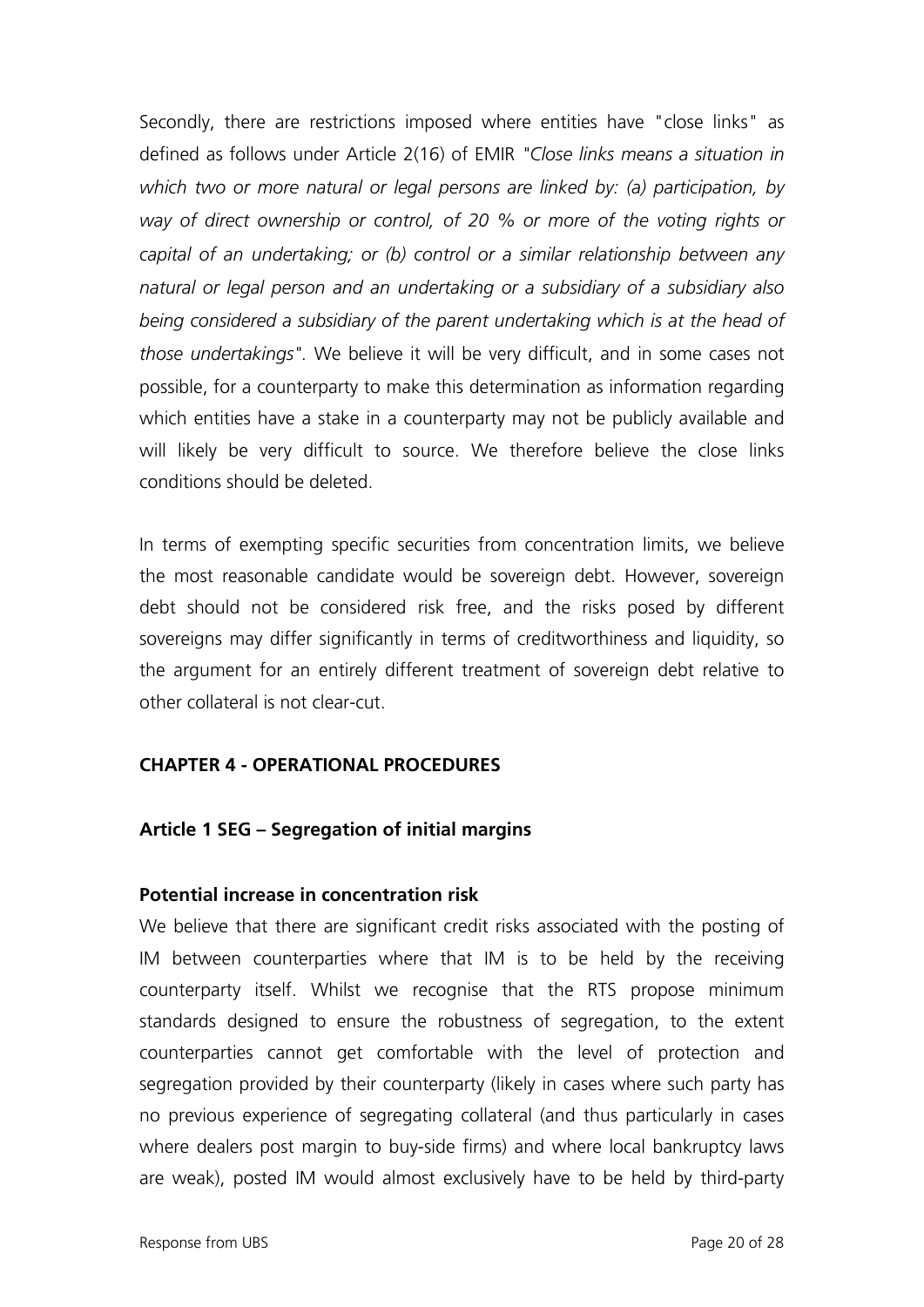custodians. We also note that whilst client money rules offer some protection for posted cash collateral, the effectiveness of segregation of cash collateral in an insolvency may be unclear, making it likely that counterparties will require cash collateral to be held by a third party custodian. There are two significant consequences of this: (i) significant cost implications which are likely to disincentivise the use of derivatives for hedging and (ii) a likely increase in concentration risk and systemic risk given that there are only a small number of third-party custodians globally.

If the majority of IM was held with third party custodians, we also do not believe it would be possible for those custodians to accommodate all firms seeking to use their services in a timely fashion as their existing resources would likely be insufficient to accommodate the higher volumes of clients and collateral movements. We also note that the cost per agreement is likely to have a disproportionate impact on the less-sophisticated parties.

## **Need for harmonisation of bankruptcy laws**

The effectiveness of measures to protect posted margin via segregation depends on the local law and insolvency regulation in each jurisdiction. For effective collateral segregation, it is necessary to enhance the harmonization of bankruptcy legislation at a global level. Mandatory posting of IM will increase credit risk for those required to post collateral unless all jurisdictions have laws and regulations to ensure the effective supervision and enforcement of segregation requirements and timely recovery of collateral by non-defaulting parties. Segregation without hypothecation will be very expensive but with no practical benefit if local bankruptcy laws do not provide effective protection.

#### **Protection of asset value versus protection of specific assets**

In our view, the requirement to protect collateral in the event of the collateral recipient's bankruptcy should relate to protecting the value of the collateral rather than protecting the specific assets delivered as collateral. We consider this approach to be far more operationally manageable and will therefore reduce operational and legal risk whilst delivering the same economic outcome in terms of return of value to the collateral poster.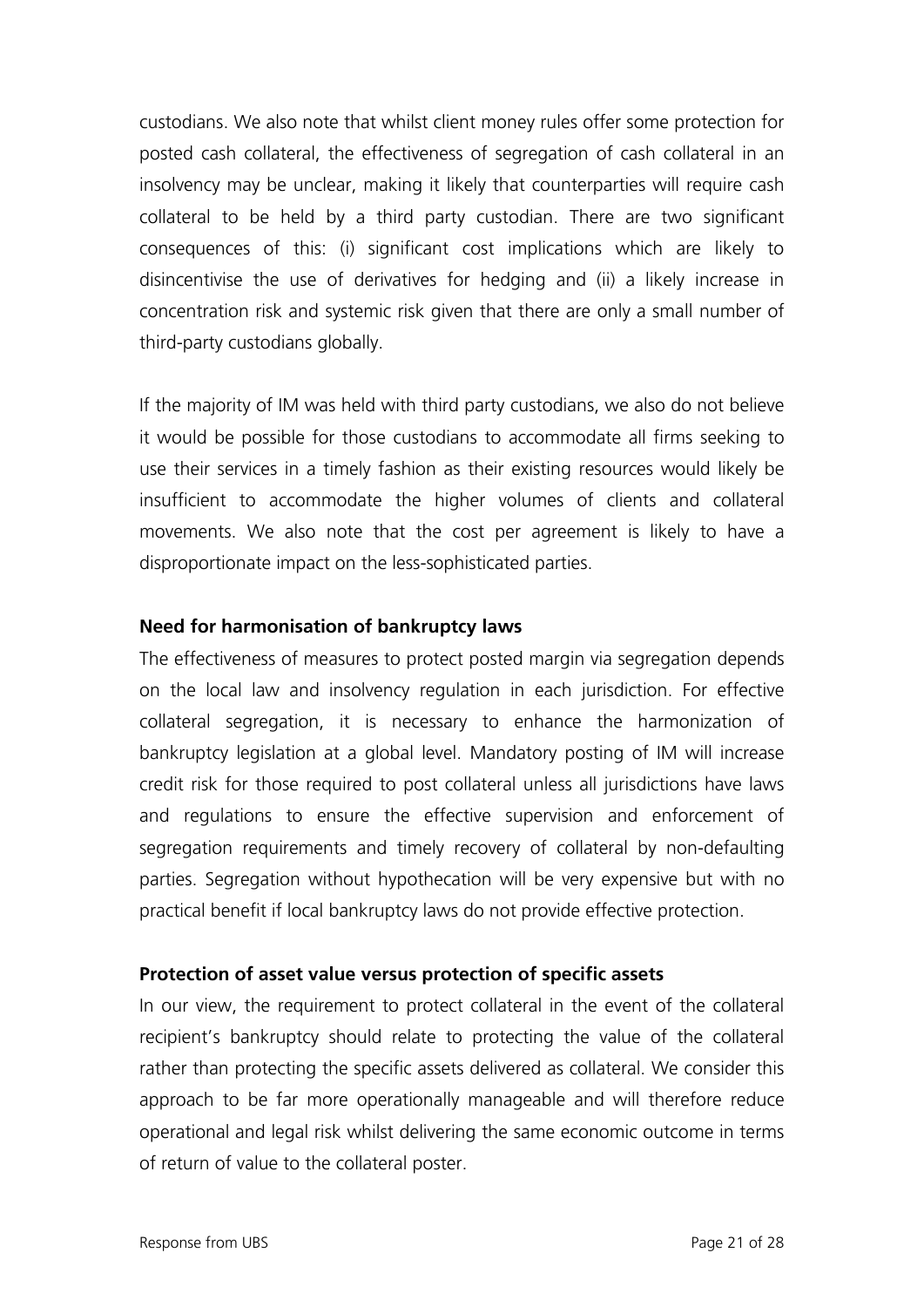## **Treatment of IM under Basel III and CRD IV**

## **Leverage ratio impact**

Cash IM that is collected by banks and required to be segregated with no possibility of rehypothecation would have the impact of grossing up the balance sheet for the purpose of calculating the Basel III/CRD IV leverage ratio. Since the proposal seems to prohibit recycling of the cash into a bank's internal funding process, this is a dollar-for-dollar uplift. It is not permitted to net cash collateral vs negative replacement values (out-of-the money OTC positions) for leverage ratio purposes, so there's no permissible offset. Consequently, we consider that cash IM should be exempted from the leverage ratio calculation, otherwise the mandatory collection and segregation of IM (when the collateral provided is cash) would artificially restrict the maximum size of a bank's balance sheet and consequently restrict its ability to fund the real economy.

## **Risk weighted asset impact**

Furthermore, if collateral is held tri-party, it is not possible to recognise the pledged assets versus trade exposures. For banks subject to Basel III/CRD IV, this will result in a significant impact on risk weighted assets which is not reflective of the true risk. The requirements of CRD IV and EMIR should be co-ordinated to ensure appropriate recognition of collateral in risk weighted asset calculations.

We also note that it is not clear under Basel III/CRD IV how cash collateral posted to a non-CCP counterparty would be treated for risk weighted asset purposes. It is very important that this is clarified.

We therefore consider it crucial that the interaction between the Basel III/CRD IV/CRR framework and the RTS is reviewed and steps taken to ensure the application of the RTS does not increase a firm's capital requirements (given that regulatory capital is held as a risk mitigant and the purpose of the RTS is to reduce counterparty credit risk so the overall impact should not be to increase capital held against risk).

## **Immediacy requirement**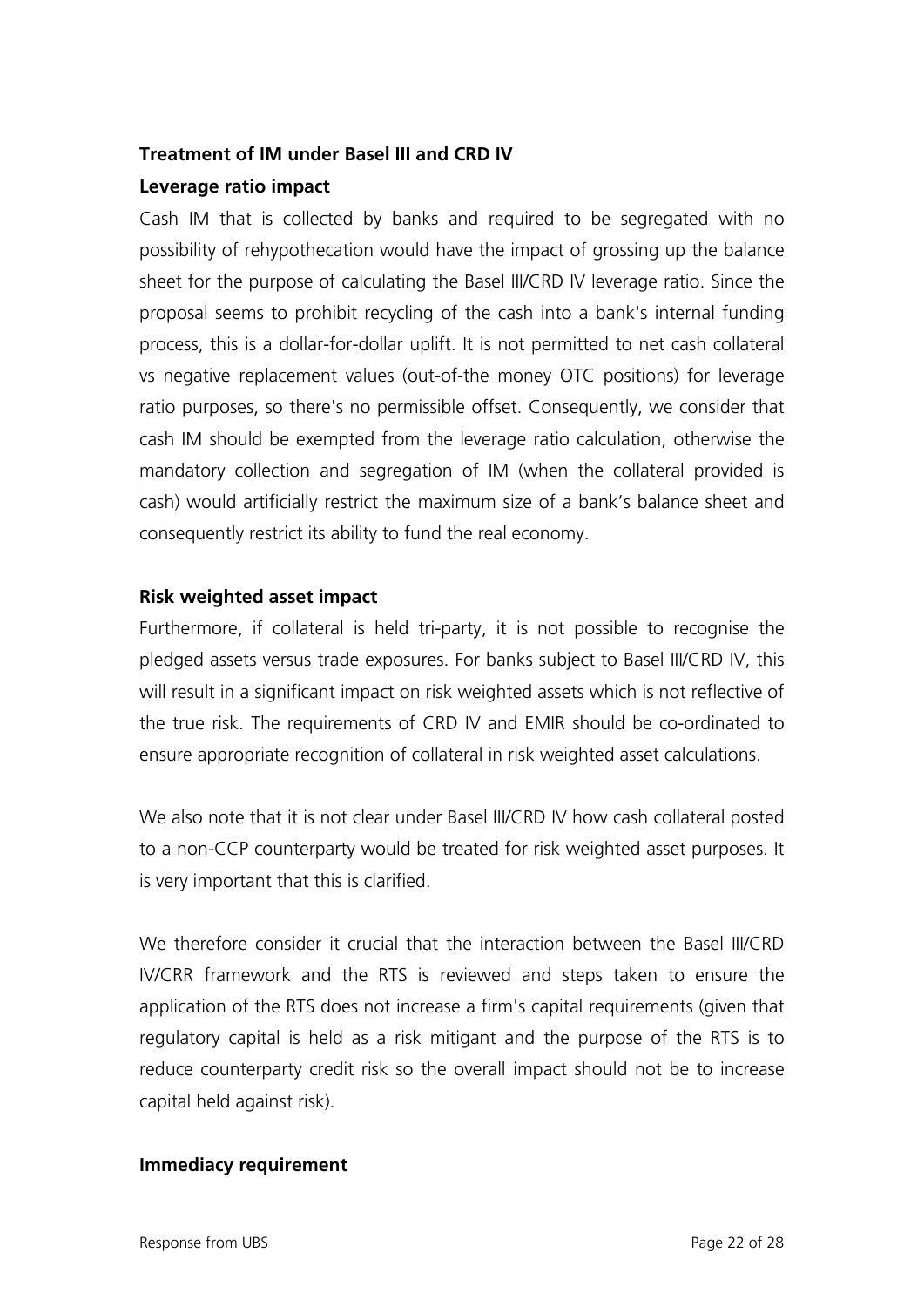Paragraph 4. (a) requires that initial margins are immediately available to the collecting entity where the posting counterparty defaults. We believe a requirement for immediate availability of IM is impractical. For example, under the EU Bank Recovery and Resolution Directive, the resolution authorities will have the power to temporarily suspend contractual termination rights. If such bankruptcy stays are not accounted for in the RTS, the impact would be to effectively prohibit any counterparty from entering into any non-cleared OTC transactions with an EU bank. Also, IM held at a third party custodian will typically not be immediately available as the custodian will have to take steps to ensure the legitimacy of the collecting party's claim for IM.

We believe a more appropriate requirement would therefore be for IM to be available to the collecting entity in "a timely manner".

## **Legal opinions**

Paragraph 5 requires counterparties to obtain legal opinions to confirm that a segregation arrangement meets the requirements of Article 1 SEG, paragraphs 3 and 4. As noted above, we do not believe the requirement for IM to be immediately available will typically be fulfilled so it should not be a requirement to have a legal opinion confirming this condition is fulfilled as it is highly unlikely that such an opinion would ever be obtained.

We also note that the requirement to obtain a legal opinion that "t*he posting entity is sufficiently protected where the collecting entity enters bankruptcy or other insolvency proceedings*" is problematic as "sufficiently protected" is not a legal concept and it may be difficult for a law firm to opine on whether this condition is satisfied. Consequently, we believe the scope of the legal opinion should be limited to confirming that IM will not be considered to belong to the proprietary assets of the collecting counterparty in the insolvency of that counterparty.

In order to reduce the documentation burden of the proposals, and to ensure effective arrangements can be put in place in a timely manner so as not to unduly delay the execution of transactions, we would support an approach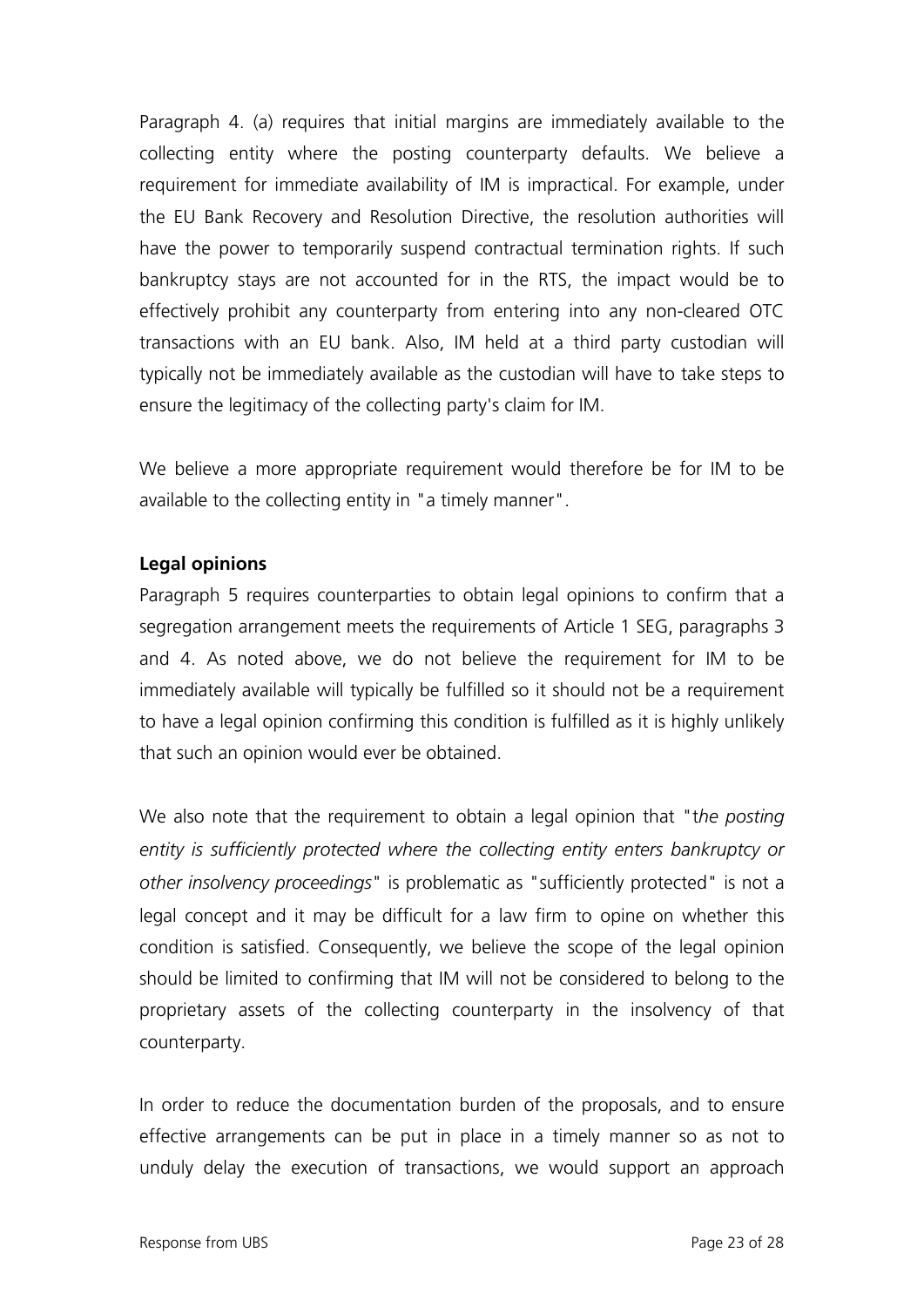under which a specific legal opinion was not required for every different segregation arrangement but rather where counterparties could rely on an existing well founded legal basis for the effectiveness of the segregation arrangements used. We also believe that such legal basis view should only be required at the inception of the segregation arrangements, rather than at the inception of each trade, unless the segregation arrangements for the particular trade are different.

To the extent that the ESAs did require a legal opinion to be obtained, we note that the use of industry wide legal opinions is already commonplace in the OTC derivatives market (e.g. in respect of netting arrangements.

## **Article 1 REU - Treatment of collected initial margin**

Question 6. How will market participants be able to ensure the fulfilment of all the conditions for the re-use of initial margins as required in the BCBS-IOSCO framework? Can the respondents identify which companies in the EU would require re-use or re-hypothecation of collateral as an essential component of their business models?

We share the concerns of the ESAs that the BCBS/IOSCO Framework for reuse/re-hypothecation of collateral leads to multiple legal and technical difficulties and in our view it is likely to be of limited value and potentially unworkable in the form proposed. However, as noted previously in our response, mandatory full IM segregation without the possibility to re-hypothecate or re-use the collateral posted will create a situation where significant amounts of high quality collateral is tied up and is not available for other uses. We are concerned that these requirements, coupled with the proposed Basel III/CRD IV/CRR liquidity requirements, will result in very significant liquidity demands being placed on banks.

We therefore consider it appropriate that the RTS does not preclude the potential for re-use or re-hypothecation of collateral. We encourage the ESAs to work with industry with the aim of developing an approach that does not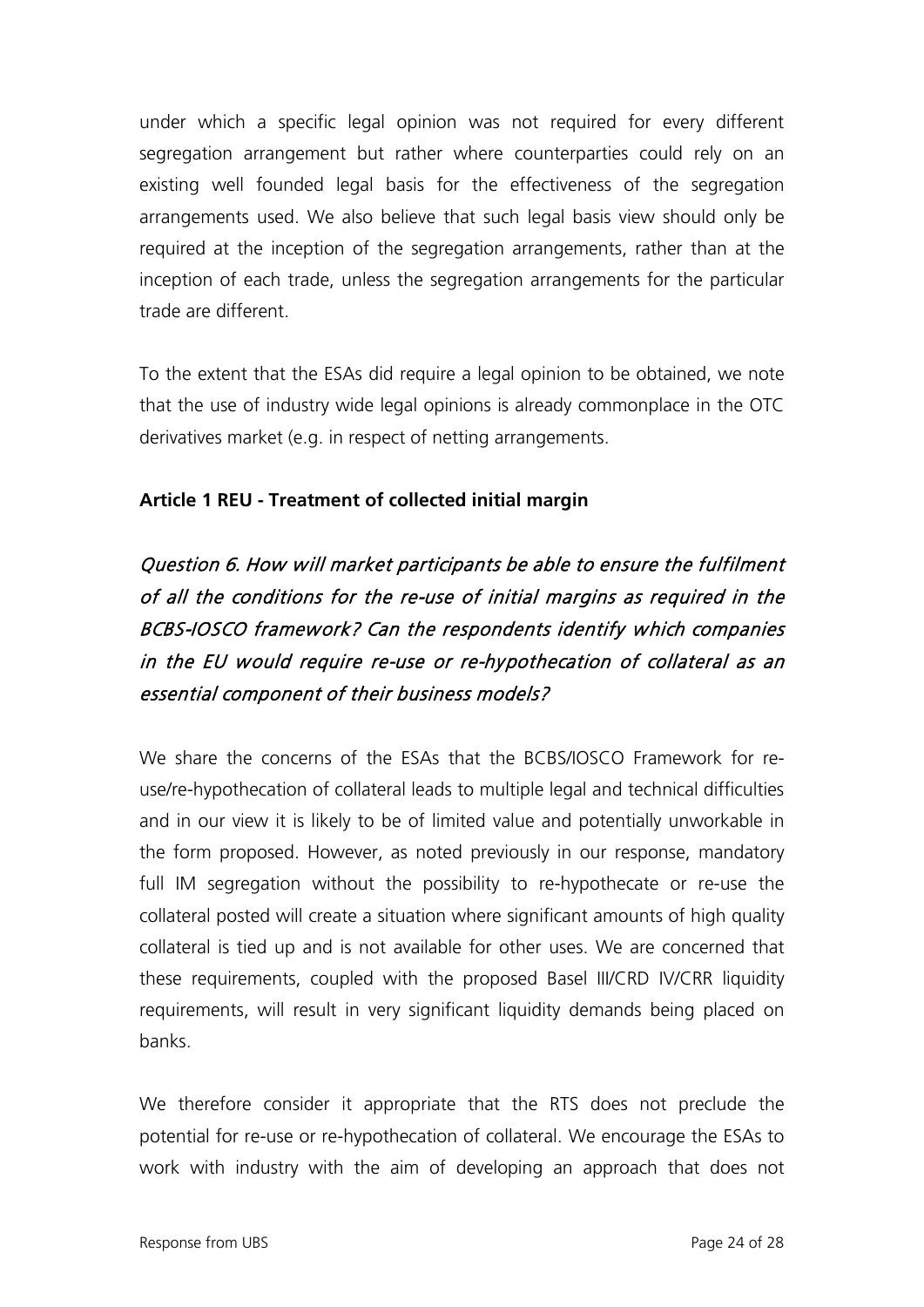undermine the effectiveness of the protection of posted collateral whilst also providing some flexibility to re-use assets and put them to productive use which we believe will be beneficial to economic growth.

# **CHAPTER 5 - PROCEDURES CONCERNING INTRAGROUP DERIVATIVE CONTRACTS**

## **Requirement for third country equivalence**

We are concerned that the absence of a positive equivalence decision for a given third country from the date of application of the RTS would result in intragroup trades involving an entity from that third country being subject to full exchange of IM and VM. We do not consider this appropriate as derivative transactions between entities within the same consolidation group do not pose systemic risks as they do not create additional counterparty exposure outside of the group and do not increase interconnectedness between third parties. Rather, intragroup trades allow institutions to manage and reduce risks and to increase the scope of netting with individual counterparties by allowing counterparties to transact with a single group entity across a broad range of underlying asset classes. This flexibility would be undermined when imposing IM requirements on intragroup transactions. The amount of collateral tied-up would reduce firms' ability to manage risk on a centralized basis and would increase, rather than decrease, the level of risk within the financial system. Losses incurred by one group entity should be completely offset by gains to the other group entity so the group exposure is flat.

We are particularly concerned that there have been delays to the timetable for the European Commission taking decisions on the equivalence of certain third countries with the provisions of EMIR in accordance with the mechanism to avoid duplicative or conflicting rules as set out in Article 13 of EMIR. Should a decision not have been reached for any given jurisdiction by 1 December 2015, we believe an intragroup transaction involving a counterparty from the third country jurisdiction in question should be still be able to benefit from the intragroup exemption. This should be conditional on the group demonstrating to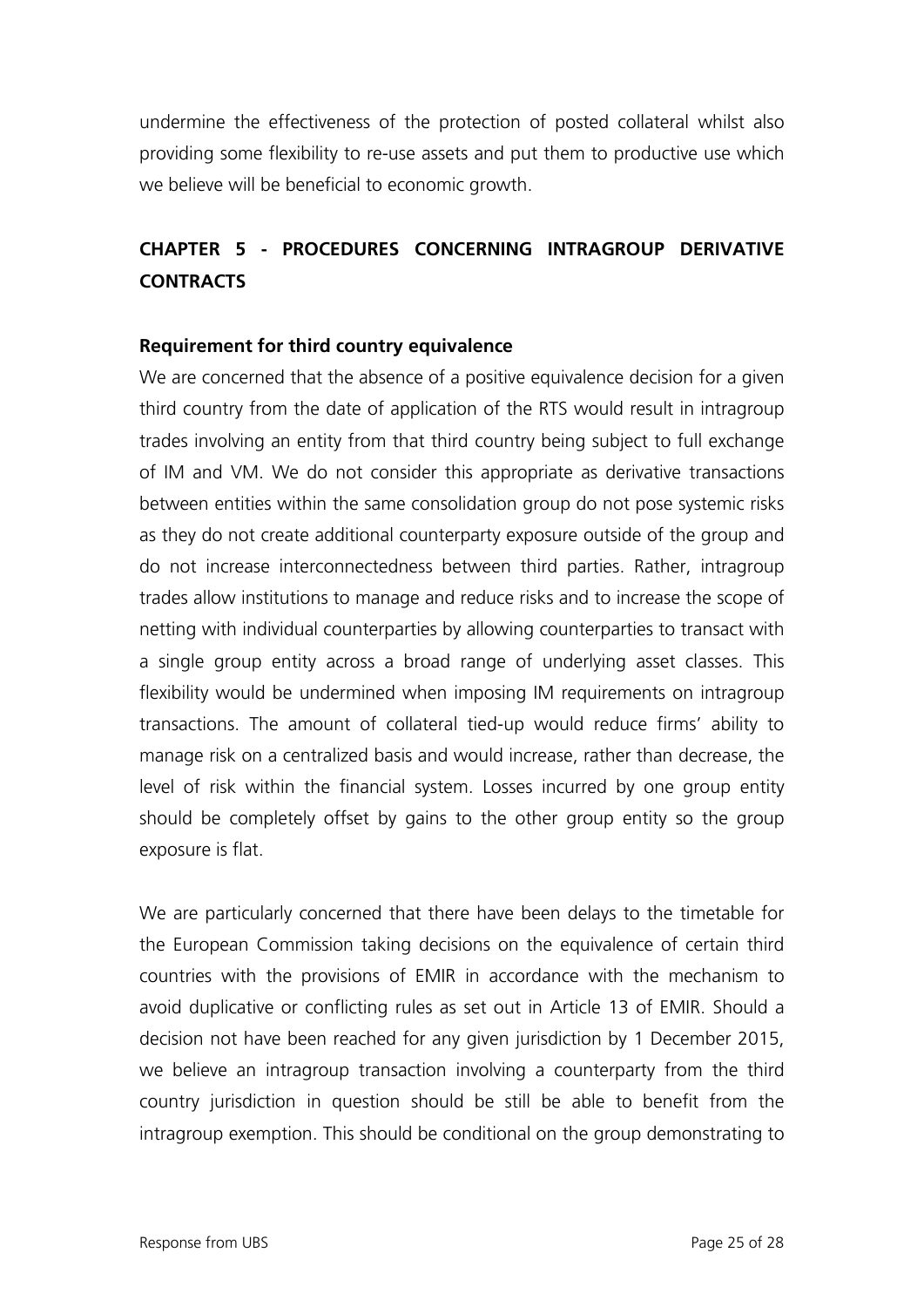its national competent authority that it is in full compliance with all of the other non-equivalence related intragroup exemption criteria in EMIR.

We also note that the ESMA technical advice provided to the European Commission on the equivalence of several third countries included the concept of partial or conditional equivalence which requires the application of the higher requirements of the two regimes in cases where standards differ. It is not clear how such conditional equivalence determinations would be treated for the purposes of the intragroup exemption but it is important that it is clarified. We believe it should be possible to benefit from an intragroup exemption where only conditional equivalence has been granted, again subject to complying with the other intragroup exemption criteria in EMIR.

# **Article 3 IGT – Practical or legal impediment**

We are concerned that the list of potential legal impediments is too wide and would undermine the ability of any counterparty to be granted an intragroup exemption. For example, the inclusion of restrictions stemming from insolvency, resolution or similar regimes is highly problematic as all counterparties can potentially become insolvent and insolvency proceedings may result in restrictions in payments.

We also believe that regulatory restrictions stemming from EU legislation should not be considered a legal impediment otherwise EU institutions could be faced with conflicting EU laws.

## **Article 1 FP – Final provisions**

## **Use of gross notional outstanding**

Whilst we support the proposed phase in approach for exchange of IM, we do not support the proposed methodology where the threshold is calculated on the basis of gross notional outstanding. Our concerns are that the approach (i) does not reflect the risk of the contracts and (ii) appears to include hedging contracts.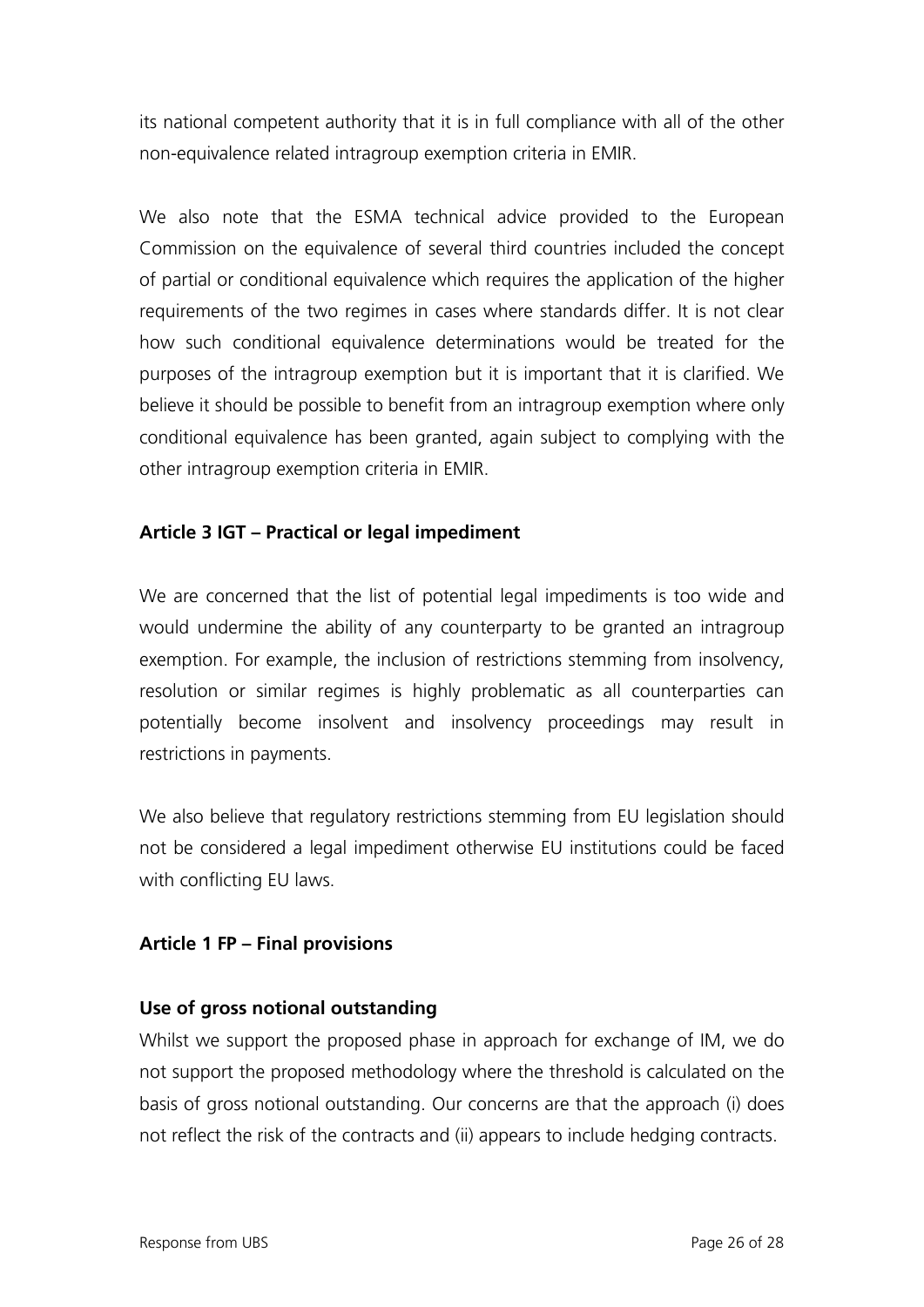Re (i), by calculating the threshold on a notional basis, there is no differentiation between the risk of different types of contract. Therefore, contracts that are relatively less risky will contribute equally to threshold as more risky products. This will unfairly disadvantage counterparties that generally trade in liquid and relatively less complex OTC derivatives that can nonetheless not be cleared who may be required to post IM despite not posing a systemic risk.

Re (ii), most counterparties hedge a significant proportion of their derivative positions, so the notional amount of their exposure does not accurately reflect the risk of those positions.

In terms of the transactions that count towards the threshold, we strongly believe non-cleared OTC intragroup derivative transactions should not be included in the calculation. Otherwise, transactions used to manage risk at a group level will artificially result in the threshold being reached very quickly for groups who manage derivative risk centrally, even though these transactions do not represent incremental systemic risk.

#### **Inclusion of FX derivatives in threshold calculation**

Article 1 FP - Final provisions paragraph 5 states that all of a group's noncentrally cleared derivatives, including foreign exchange forwards, swaps and currency swaps, shall be included in the calculation of aggregate month end average notional amount. We do not support this proposal given that there is no IM exchange obligation for physically settled FX derivatives. Requiring physically settled FX trades to be included in the calculation could potentially bring within scope of the IM exchange requirements counterparties that do significant volumes of FX derivatives trades (not subject to the IM requirements) and only small volumes of derivatives that are subject to the IM requirements. We consider this inappropriate as the risk posed by the non-FX derivatives will be very low in such a scenario.

## **Definition of group**

The phase-in thresholds are subject to calculation at group level. It is not specified how to define "group". In our view, it would be appropriate to define